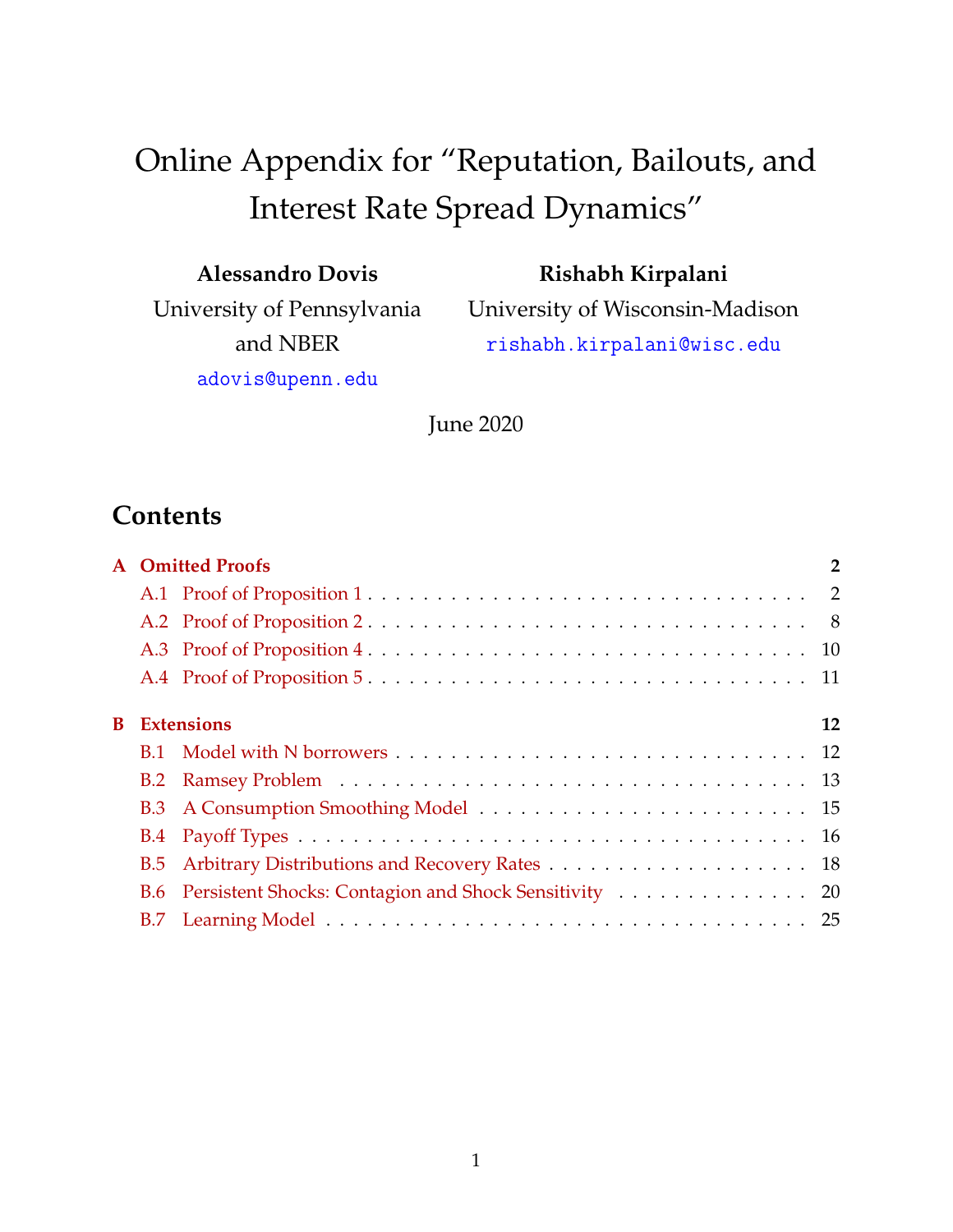## <span id="page-1-0"></span>**A Omitted Proofs**

#### <span id="page-1-1"></span>**A.1 Proof of Proposition 1**

We prove that a monotone continuous equilibrium exists by considering the limit of a sequence of finite horizon equilibria. We show that this limit exists and that the equilibrium objects associated with it are continuous and increasing in the government's reputation.

Define Q  $(\sigma, \pi) = qP_H + q(1-\pi) \sum_s p_s h(\theta_L|s) \sigma(\pi, s)$ ,

$$
\begin{aligned} &\omega^*\left(Q,s\right)=\lambda h\left(\theta_H|s\right)\left[\theta_H k\left(Q\right)^\alpha-b\left(Q\right)\right]+\left(1-\lambda\right)\left[h\left(\theta_H|s\right)b\left(Q\right)-k\left(Q\right)\right]\\ &\omega\left(Q,s\right)=\lambda h\left(\theta_H|s\right)\left[\theta_H k\left(Q\right)^\alpha-b\left(Q\right)\right]+\left(1-\lambda\right)\left[h\left(\theta_H|s\right)b\left(Q\right)-\psi h\left(\theta_L|s\right)b\left(Q\right)-k\left(Q\right)\right]\\ &\Delta\omega\left(Q,s\right)=\psi h\left(\theta_L|s\right)b\left(Q\right) \end{aligned}
$$

with k (Q) = ( $\alpha\theta_HQ$ )<sup>1/(1- $\alpha$ )</sup>, b (Q) = ( $\alpha\theta_H$ )<sup>1/(1- $\alpha$ )</sup> Q<sup>α/(1- $\alpha$ )</sup>. Let

 $X = {\Delta W : [0, 1] \rightarrow \mathbb{R}}$  and  $\Delta W (\cdot)$  is increasing and continuous and  $\Delta W (p_{nc}) = 0$ 

and  $f: X \to \Sigma$  as  $f(\Delta W) = \sigma$  to be the *smallest*<sup>[1](#page-1-2)</sup> solution to the functional equation

<span id="page-1-3"></span>
$$
\sigma(\pi, s) = \begin{cases}\n0 & \text{if } \beta \Delta W(p_{nc} + \pi \Delta p) \ge \Delta \omega (Q(\sigma, \pi), s) \\
\tilde{\sigma} & \text{if } \beta \Delta W(p_{nc} + \frac{\pi \Delta p}{\pi + (1 - \pi)(1 - \tilde{\sigma})}) = \Delta \omega (Q(\sigma, \pi), s) \\
1 & \text{if } \beta \Delta W(p_c) < \Delta \omega (Q(\sigma, \pi), s)\n\end{cases}
$$
\n(1)

Define the operator **T**<sup>∆</sup> : X → X as

$$
\Delta W'\left(\pi\right)=\mathbb{T}_{\Delta}\left(\Delta W\right)\left(\pi\right)=W'\left(\pi\right)-W'\left(p_{nc}\right)
$$

where

$$
W'(\pi) = \sum_{s} p_s \sigma(\pi, s) \omega^* (Q(\sigma, \pi), s)
$$
  
+ 
$$
\sum_{s} p_s [1 - \sigma(\pi, s)] \left[ \omega (Q(\sigma, \pi), s) + \beta \Delta W \left( p_{nc} + \frac{\pi \Delta p}{\pi + (1 - \pi) (1 - \sigma(\pi, s))} \right) \right].
$$

and  $\sigma = f(\Delta W)$ . Note that if  $\Delta W = T_{\Delta} \Delta W$  then  $\sigma = f(\Delta W)$  is an equilibrium for the

<span id="page-1-2"></span><sup>&</sup>lt;sup>1</sup>By doing so we are selecting the best equilibrium. We could alternatively look for the worst by choosing the largest solution.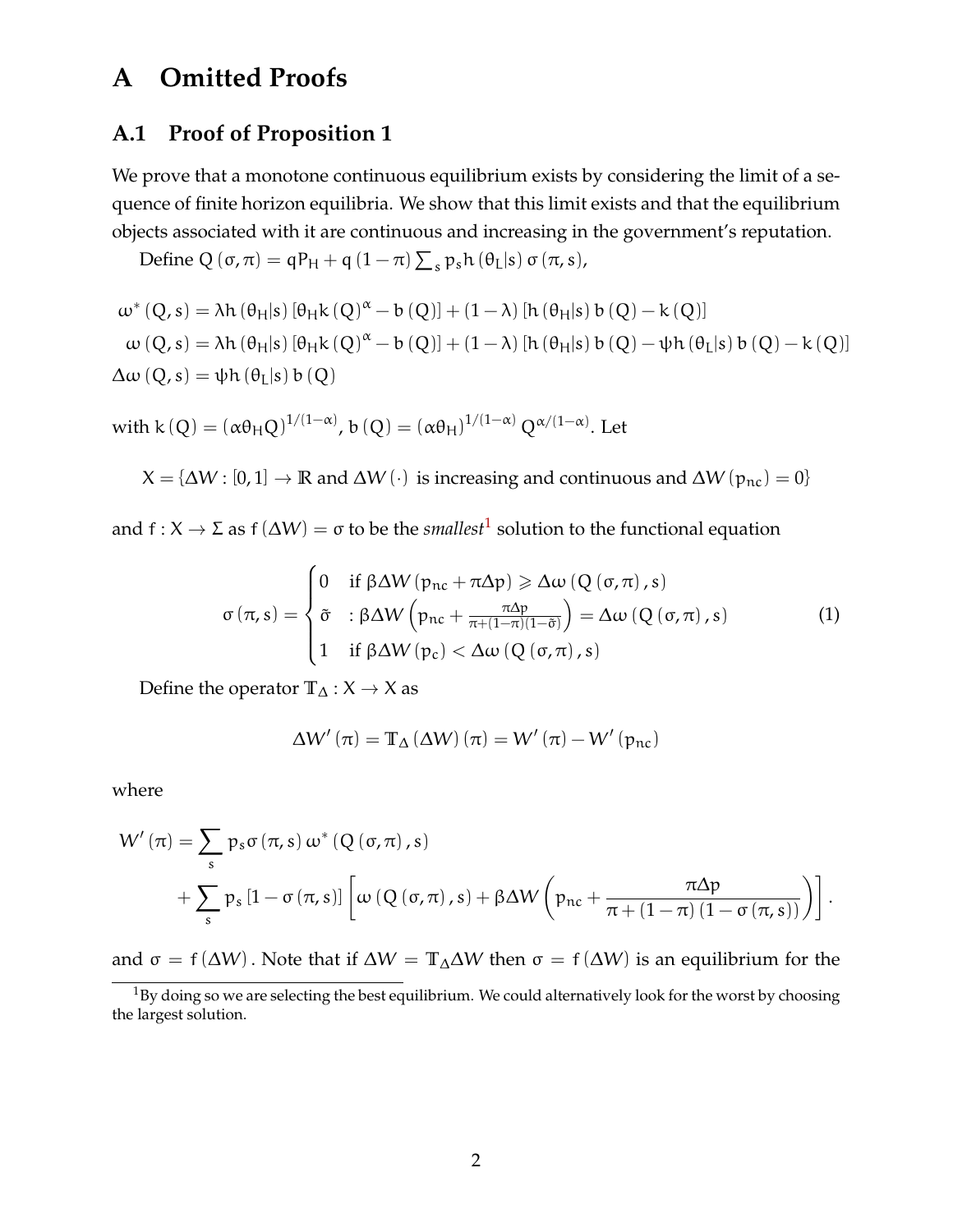model. In fact, if we have a fixed point then we can compute

$$
W(p_{nc}) = \sum_{s} p_s \sigma(p_{nc}, s) \frac{\omega^* (Q(\sigma, p_{nc}), s)}{(1 - \beta)} + \sum_{s} p_s (1 - \sigma(p_{nc}, s)) \frac{\left[\omega (Q(\sigma, p_{nc}), s) + \beta \Delta W (p_{nc} + \frac{\pi \Delta p}{p_{nc} + (1 - p_{nc})(1 - \sigma(p_{nc}, s))}\right)\right]}{1 - \beta}
$$

and

$$
W\left(\pi\right)=W\left(p_{nc}\right)+\Delta W\left(\pi\right)
$$

and so all equilibrium conditions are satisfied.

We first establish a preliminary result that characterizes  $f(\Delta W)$ :

*Claim.* Given  $\Delta W \in X$ ,  $\sigma(\pi, s) = f(\Delta W)$  is decreasing in  $\pi$ . Moreover, if  $\Delta W_H \ge \Delta W_L$ then  $f(\Delta W_H) \le f(\Delta W_L)$ .

*Proof.* Note that the smallest solution of [\(1\)](#page-1-3) is the smallest fixed point of the following operator:  $\mathbb{T}_{\sigma} : \Sigma \to \Sigma$  defined as

$$
\mathbb{T}_{\sigma}\sigma\left(\pi,s\right)=\begin{cases} 0 & \text{if }\beta\Delta W\left(p_{nc}+\pi\Delta p\right)\geqslant\Delta\omega\left(Q\left(\sigma,\pi\right),s\right)\\ \tilde{\sigma} & \text{: }\beta\Delta W\left(p_{nc}+\frac{\pi\Delta p}{\pi+\left(1-\pi\right)\left(1-\tilde{\sigma}\right)}\right)=\Delta\omega\left(Q\left(\sigma,\pi\right),s\right)\\ 1 & \text{if }\beta\Delta W\left(p_{c}\right)<\Delta\omega\left(Q\left(\sigma,\pi\right),s\right) \end{cases}
$$

where  $\Sigma = {\sigma : [0,1] \times S \rightarrow [0,1]}$ . First we show that for any  $\sigma \in \Sigma$  and  $\Delta W \in X$ ,  $\sigma'(\pi, s) = (\mathbb{T}_{\sigma} \sigma)(\pi, s)$  is decreasing in  $\pi$ . Suppose by way of contradiction that there exists  $\pi_L < \pi_H$  and  $\sigma'(\pi_L, s) < \sigma'(\pi_H, s)$  for some s so that the bailout probability is larger if we start from a higher prior.

Suppose first that  $\sigma'(\pi_L, s) = 0$  then

$$
\Delta\omega\left(Q\left(\sigma,\pi_{L}\right),s\right)\leqslant\beta\left[W\left(p_{nc}+\pi_{L}\Delta p\right)-W_{1}\left(p_{nc}\right)\right].
$$

We also have

$$
\Delta\omega\left(Q\left(\sigma,\pi_{H}\right),s\right)<\Delta\omega\left(Q\left(\sigma,\pi_{L}\right),s\right)
$$

and

$$
\beta \left[ W\left( \mathfrak{p}_{\text{nc}} + \pi_{\text{L}} \Delta \mathfrak{p} \right) - W\left( \mathfrak{p}_{\text{nc}} \right) \right] \leqslant \beta \left[ W\left( \mathfrak{p}_{\text{nc}} + \pi_{\text{H}} \Delta \mathfrak{p} \right) - W\left( \mathfrak{p}_{\text{nc}} \right) \right]
$$

where the first inequality follows from  $Q(\sigma, \pi_H) < Q(\sigma, \pi_L)$  and the fact that B(Q) is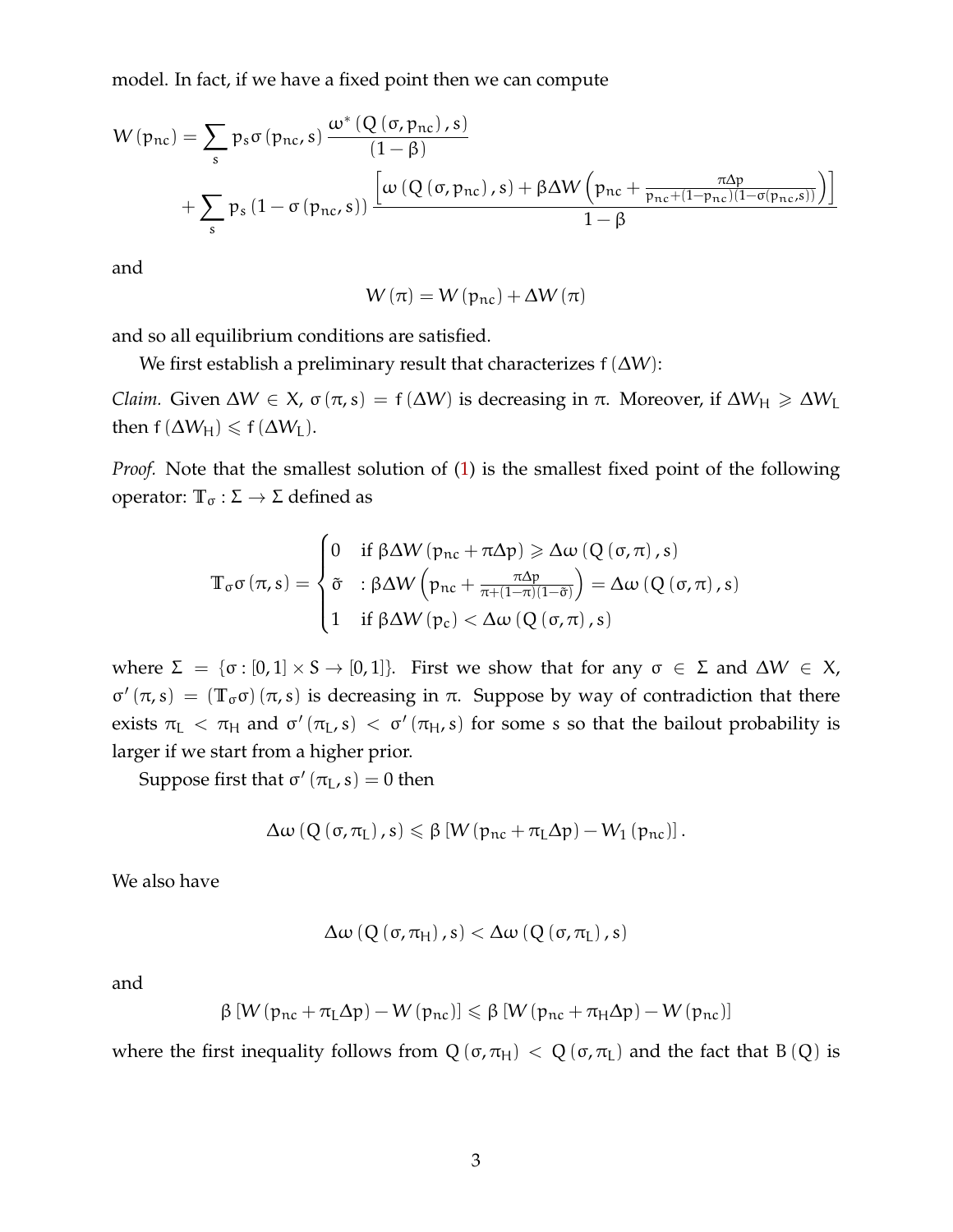increasing, and the second inequality from  $W(\pi)$  being an increasing function. Therefore,

$$
\Delta\omega\left(Q\left(\sigma,\pi_{\mathsf{H}}\right),s\right)\leqslant\beta\left[W\left(\mathfrak{p}_{\mathsf{nc}}+\pi_{\mathsf{H}}\Delta p\right)-W\left(\mathfrak{p}_{\mathsf{nc}}\right)\right]
$$

and  $\sigma'$   $(\pi_H, s) = 0$ , yielding a contradiction.

Next, suppose that  $0 < \sigma'(\pi_{\rm L}, s) < \sigma'(\pi_{\rm H}, s) < 1$ . Then,

$$
\beta \left[ W \left( p_{nc} + \frac{\pi \Delta p}{\pi + (1 - \pi) (1 - \sigma'(\pi_H, s))} \right) - W(p_{nc}) \right] = \Delta \omega \left( Q \left( \sigma, \pi_H \right), s \right),
$$
  

$$
\beta \left[ W \left( p_{nc} + \frac{\pi \Delta p}{\pi + (1 - \pi) (1 - \sigma'(\pi_L, s))} \right) - W(p_{nc}) \right] = \Delta \omega \left( Q \left( \sigma, \pi_L \right), s \right).
$$

Therefore, since  $\Delta \omega$  (Q ( $\sigma$ ,  $\pi$ <sub>H</sub>), s)  $\leq \Delta \omega$  (Q ( $\sigma$ ,  $\pi$ <sub>L</sub>), s) and W is increasing, it must be that

$$
p_{nc} + \frac{\pi_L \Delta p}{\pi_L + (1 - \pi_L) (1 - \sigma'(\pi_L, s))} \ge p_{nc} + \frac{\pi_H \Delta p}{\pi_H + (1 - \pi_H) (1 - \sigma'(\pi_H, s))}
$$
  
\n
$$
\iff \frac{(1 - \pi_H)}{\pi_H} (1 - \sigma'(\pi_H, s)) \ge \frac{(1 - \pi_L)}{\pi_L} (1 - \sigma'(\pi_L, s))
$$
  
\n
$$
\iff 1 - \sigma'(\pi_H, s) \ge \frac{(1 - \pi_L)}{\pi_L} / \frac{(1 - \pi_H)}{\pi_H} (1 - \sigma'(\pi_L, s)) > 1 - \sigma'(\pi_L, s)
$$
  
\n
$$
\iff \sigma'(\pi_L, s) > \sigma'(\pi_H, s)
$$

obtaining a contradiction.

Finally, if  $0 < \sigma'(\pi_{L}, s) < \sigma'(\pi_{H}, s) = 1$  then

$$
\beta \left[ W(p_c) - W(p_{nc}) \right] < \Delta \omega \left( Q\left(\sigma, \pi_{H}\right), s \right) < \Delta \omega \left( Q\left(\sigma, \pi_{L}\right), s \right)
$$

implying  $\sigma'(\pi_L, s) = 1$ , which is also a contradiction. Thus  $\sigma'(\pi, s) = (\mathbb{T}_{\sigma} \sigma)(\pi, s)$  is decreasing in  $\pi$ .

Next, we show that  $\mathbb{T}_{\sigma}$  is monotone in  $\sigma$ . That is, if  $\sigma_H \geqslant \sigma_L$  then  $\sigma'_H \geqslant \sigma'_L$ L . Suppose by way of contradiction that for some  $\pi$  and s,  $\sigma'_{\rm P}$  $H'_{\rm H}(\pi,s) < \sigma'_{\rm L}(\pi,s)$ . Then, it must be that  $\sigma'_{I}$  $_{L}^{\prime}$   $(\pi, s) > 0$  so

$$
\beta \Delta W \left(p_{nc} + \frac{\pi \Delta p}{\pi + \left(1 - \pi\right) \left(1 - \sigma_L' \left(\pi, s\right)\right)}\right) \geqslant \Delta \omega \left(Q \left(\sigma_L, \pi\right), s\right).
$$

Since  $\sigma_H \geq \sigma_L$  then  $Q(\sigma_H, \pi) \geq Q(\sigma_L, \pi)$  and

$$
\Delta\omega\left(Q\left(\sigma_{H},\pi\right),s\right)\geqslant\Delta\omega\left(Q\left(\sigma_{L},\pi\right),s\right).
$$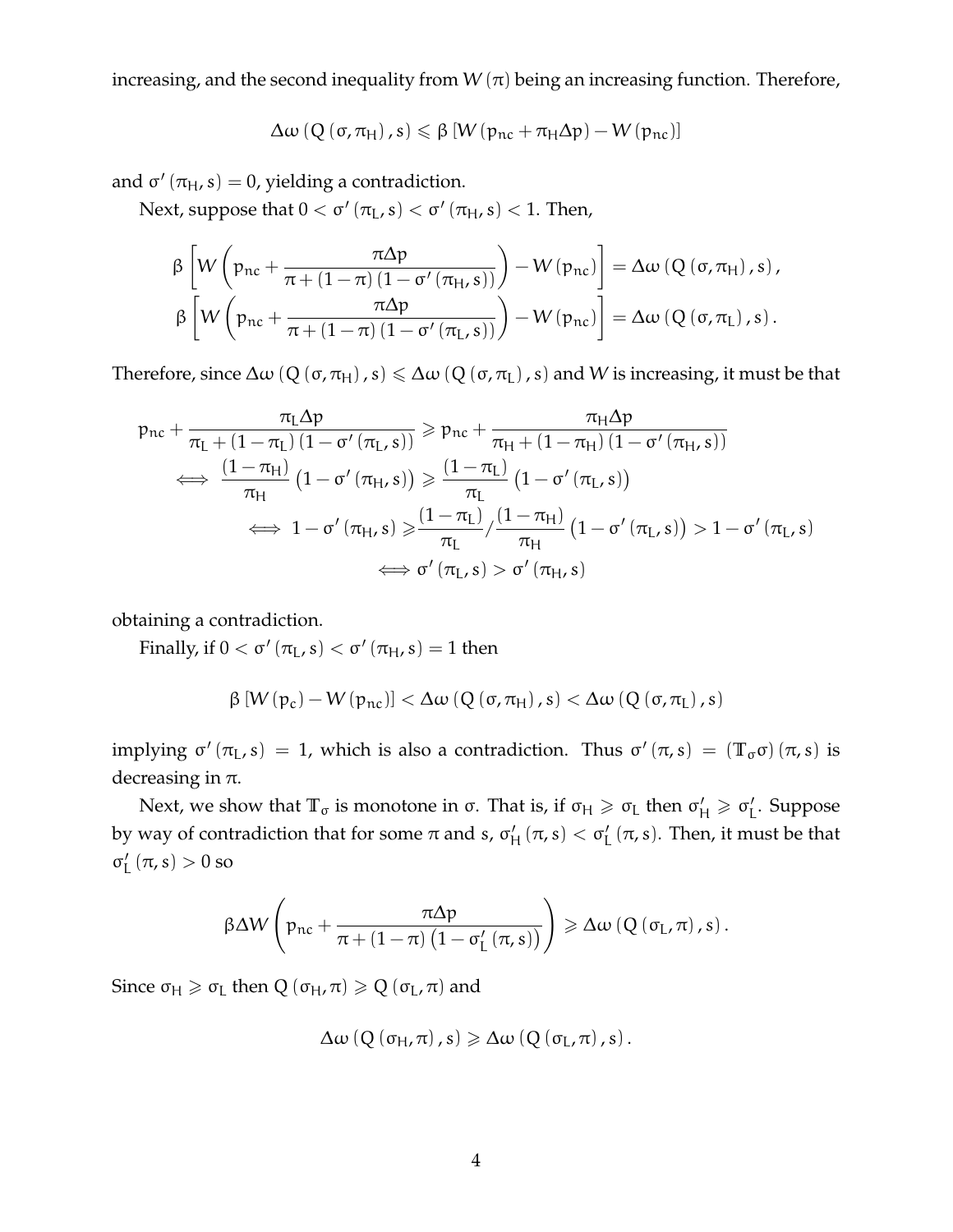Thus,

$$
\begin{aligned} \beta \Delta W \left( \mathfrak{p}_{\text{nc}} + \frac{\pi \Delta \mathfrak{p}}{\pi + \left( 1 - \pi \right) \left( 1 - \sigma_{\text{H}}' \left( \pi, s \right) \right)} \right) &> \beta \Delta W \left( \mathfrak{p}_{\text{nc}} + \frac{\pi \Delta \mathfrak{p}}{\pi + \left( 1 - \pi \right) \left( 1 - \sigma_{\text{L}}' \left( \pi, s \right) \right)} \right) \\ &\geqslant \Delta \omega \left( Q \left( \sigma_{\text{L}}', \pi \right), s \right) \\ &\geqslant \Delta \omega \left( Q \left( \sigma_{\text{H}}', \pi \right), s \right) \end{aligned}
$$

which implies that  $\sigma'_{\rm h}$  $H_{\rm H}(\pi,\mathbf{s}) = 1$ , a contradiction. Therefore the operator  $\mathbb{T}_{\sigma}$  is monotone and we can find f as

$$
f(\Delta W) = \lim_{n \to \infty} T_{\sigma}^{n} \mathbf{0} \quad \mathbf{0}(\pi, s) = 0 \quad \forall (\pi, s)
$$

where **0** is some initial feasible value.

Finally, we show that if  $\Delta W_H \ge \Delta W_L$  then  $f(\Delta W_H) \le f(\Delta W_L)$ . We know that

$$
f(\Delta W_i) = \lim_{n \to \infty} \mathbb{T}^n_{\sigma} \left( \mathbf{0}; \Delta W_i \right)
$$

so it suffices to show that for all n

$$
\sigma_{H}^{n}\left(\pi,s\right)=\mathbb{T}_{\sigma}^{n}\left(0;\Delta W_{H}\right)\leqslant\mathbb{T}_{\sigma}^{n}\left(0;\Delta W_{L}\right)=\sigma_{H}^{n}\left(\pi,s\right)
$$

which is true since  $\mathbb{T}_{\sigma}$  is monotone increasing in σ and monotone decreasing in  $\Delta W$ . This must also be true in the limit so that  $f(\Delta W_H) \le f(\Delta W_L)$ .  $\Box$ 

We now show that  $T_{\Delta} \Delta W \in X$ . Notice that the definition of  $T_{\Delta}$  implies that  $T_{\Delta} (\Delta W)$  ( $p_{nc}$ ) = 0. Thus, what is left is to show that the operator **T**<sup>∆</sup> maps increasing functions into increasing functions.

*Claim.* Suppose that  $\Delta W(\pi)$  is an increasing function. Then  $\Delta W'(\pi) = \mathbb{T}_{\Delta}(\Delta W)(\pi)$  is also an increasing function.

*Proof.* Let  $\sigma = f(\Delta W)$ . Consider  $\pi_L < \pi_H$  and define  $S_1 = \{s : \sigma(\pi_L, s) = \sigma(\pi_H, s) = 0\}$ ,  $S_2 = \{s : \sigma(\pi_L, s) > \sigma(\pi_H, s) = 0\}$ , and  $S_3 = \{s : \sigma(\pi_L, s) \geq \sigma'(\pi_H, s) > 0\}$  so that in  $S_1$ there are no bailouts under both  $\pi$ <sub>L</sub> and  $\pi$ <sub>H</sub>, in  $\mathcal{S}_2$  there is a positive probability of bailouts under  $\pi$ <sub>L</sub> but not under  $\pi$ <sub>H</sub>, and in S<sub>3</sub> bailouts happen with positive probability under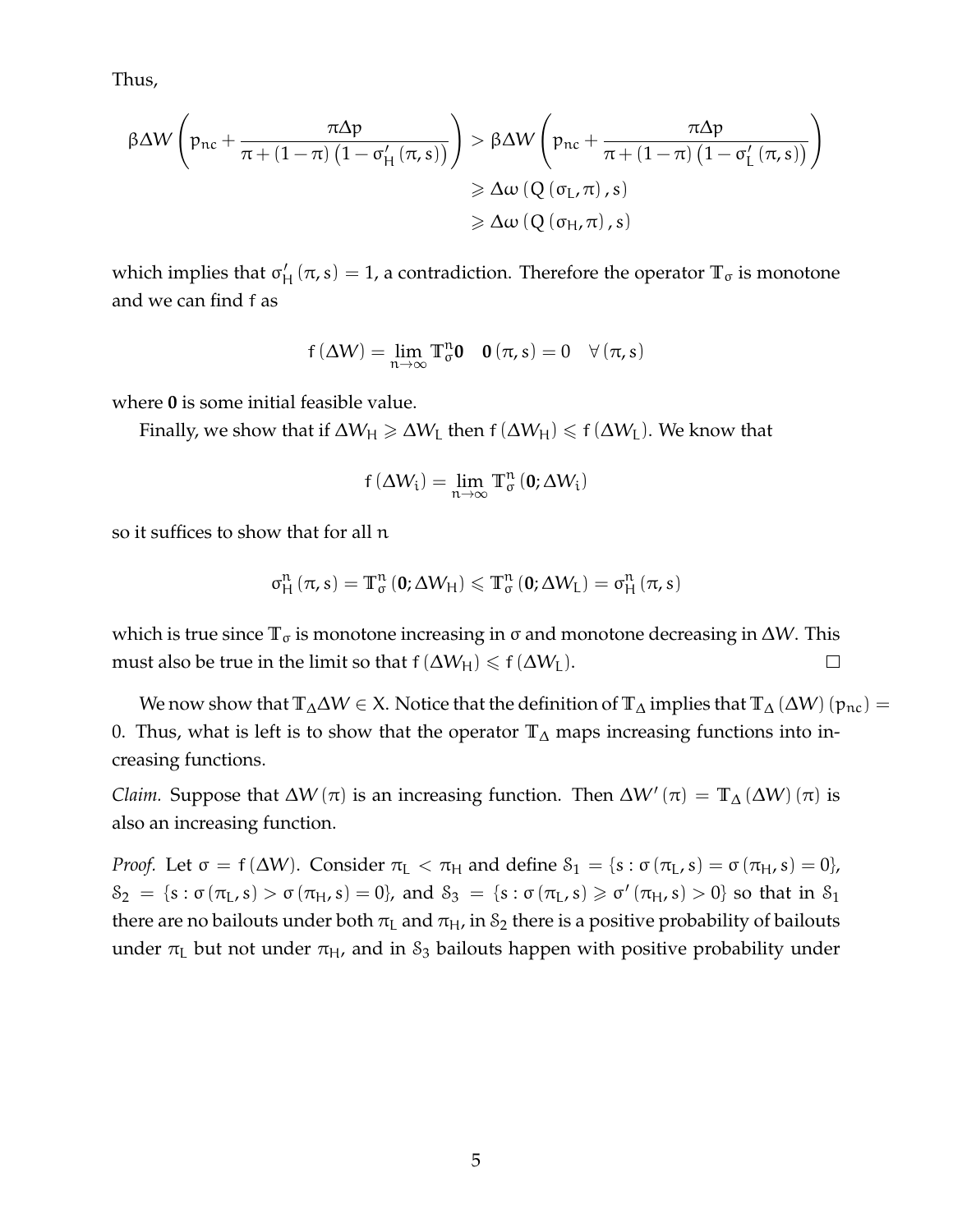both  $\pi$ <sub>L</sub> and  $\pi$ <sub>H</sub>. Then

$$
W'\left(\pi_{L}\right)=\sum_{s\in\mathcal{S}_{1}}p_{s}\left[\omega\left(Q\left(\pi_{L},\sigma\right),s\right)+\beta\Delta W\left(p_{nc}+\pi_{L}\Delta p\right)\right]\\+\sum_{s\in\mathcal{S}_{2}}p_{s}\left[\omega^{*}\left(Q\left(\pi_{L},\sigma\right),s\right)+\beta\Delta W\left(p_{nc}\right)\right]\\+\sum_{s\in\mathcal{S}_{3}}p_{s}\left[q\omega^{*}\left(Q\left(\pi_{L},\sigma\right),s\right)+\beta\Delta W\left(p_{nc}\right)\right]
$$

and

$$
W'(\pi_{H}) = \sum_{s \in \mathcal{S}_{1}} p_{s} [\omega (Q(\pi_{H}, \sigma), s) + \beta \Delta W (p_{nc} + \pi_{H} \Delta p)] + \sum_{s \in \mathcal{S}_{2}} p_{s} [\omega (Q(\pi_{H}, \sigma), s) + \beta \Delta W (p_{nc} + \pi_{H} \Delta p)] + \sum_{s \in \mathcal{S}_{3}} p_{s} [q \omega^{*} (Q(\pi_{H}, \sigma), s) + \beta \Delta W (p_{nc})].
$$

Since  $Q(\pi_H, \sigma) < Q(\pi_H, \sigma)$  and  $\omega(Q, s)$  is decreasing in Q we have that for all s

$$
\omega(Q(\pi_{H}, \sigma), s) - \omega(Q(\pi_{L}, \sigma), s) > 0,
$$
  

$$
\omega^{*}(Q(\pi_{H}, \sigma), s) - \omega^{*}(Q(\pi_{L}, \sigma), s) > 0.
$$

Moreover, since ∆W is increasing we have

$$
W(p_{nc} + \pi_H \Delta p) \geqslant W(p_{nc} + \pi_L \Delta p).
$$

Thus, for all  $s \in S_1 \cup S_3$  we have that the value at  $\pi_H$  is higher than at  $\pi_L$ . Finally, for  $s \in \mathcal{S}_2$  we have that

$$
\begin{aligned} \omega\left(Q\left(\pi_{\mathsf{H}},\sigma\right),s\right) + \beta \Delta W\left(\mathfrak{p}_{\mathsf{nc}} + \pi_{\mathsf{H}}\Delta p\right) &\geqslant \omega^*\left(Q\left(\pi_{\mathsf{H}},\sigma\right),s\right) + \beta \Delta W\left(\mathfrak{p}_{\mathsf{nc}}\right) \\ &\geqslant \omega^*\left(Q\left(\pi_{\mathsf{L}},\sigma\right),s\right) + \beta \Delta W\left(\mathfrak{p}_{\mathsf{nc}}\right) \end{aligned}
$$

and so it follows that

$$
W'\left(\pi_{H}\right)-W'\left(\pi_{L}\right)>0\Rightarrow\Delta W'\left(\pi_{H}\right)-\Delta W'\left(\pi_{L}\right)>0.
$$

 $\Box$ 

Finally, consider the sequence  $\{\Delta W_n\}_{n=0}^{\infty}$ , where  $\Delta W_0\left(\pi\right)=0$  and  $\Delta W_{n+1}=\mathbb{T}_{\Delta}\Delta W_n$ for all  $n > 0$ . We show that this sequence is monotone increasing.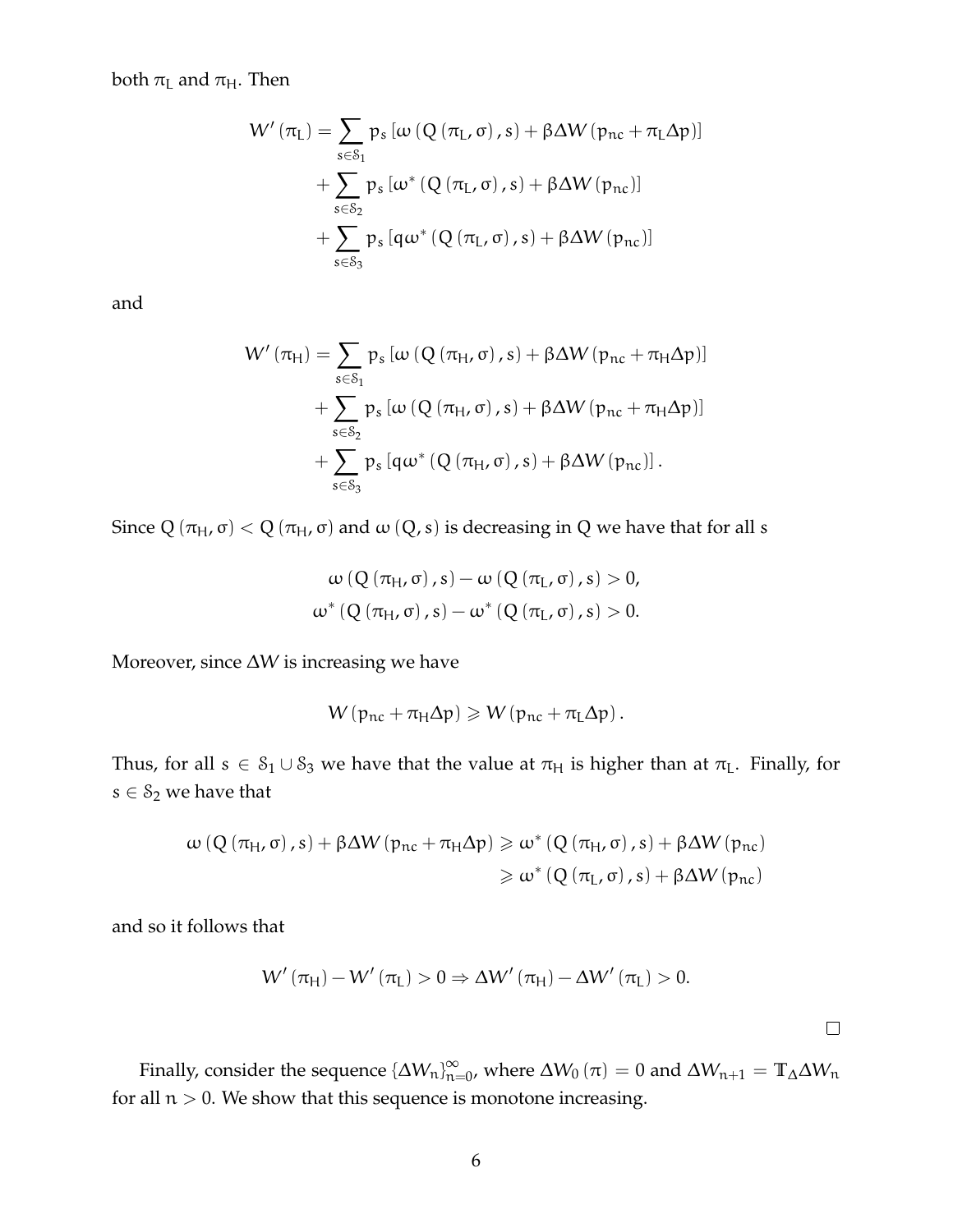*Claim.* If  $p_{nc}$  is sufficiently close to zero then  $\Delta W_{n+1}(\pi) \ge \Delta W_n(\pi)$  for all  $\pi$  and n.

*Proof.* We use an induction argument to prove the result. Consider first the initial iteration. Since  $\Delta W_0(\pi) = 0$  for all  $\pi$ ,  $\sigma_1 = f(\Delta W_0) = 1$  for all  $\pi$  and  $s \neq s_H$ . Thus,  $Q_1(\pi) = qP_H + q(1-\pi)P_L$  and

$$
W_{1}\left(\pi\right)=\sum_{s\neq s_{H}}p_{s}\omega^{*}\left(Q_{1}\left(\pi\right),s\right)+p_{H}\omega\left(Q_{1}\left(\pi\right),s_{H}\right)
$$

which is strictly increasing in  $\pi$ . Thus, for all  $\pi > p_{nc}$ 

$$
\Delta W_1 (\pi) = W_1 (\pi) - W_1 (p_{nc}) > 0 = \Delta W_0 (\pi).
$$

Moreover, we have that for all  $\pi > p_{nc}$ :

$$
\Delta W_1 \left( p_{nc} + \pi \Delta p \right) - \Delta W_1 \left( p_{nc} \left( 1 + \Delta p \right) \right) \geqslant \Delta W_0 \left( p_{nc} + \pi \Delta p \right) - \Delta W_0 \left( p_{nc} \left( 1 + \Delta p \right) \right).
$$

Consider now an arbitrary interation n:

$$
W_{n+1}(\pi) = p_H \left[ \omega \left( Q_{n+1} \left( \pi \right), s_H \right) + \beta \Delta W_n \left( p_{nc} + \pi \Delta p \right) \right] + \sum_{s \neq s_H} p_s \sigma_{n+1} \left( \pi \right) \omega^* \left( Q_{k+1} \left( \pi \right), s \right) + \sum_{s \neq s_H} p_s \left( 1 - \sigma_{k+1} \left( \pi \right) \right) \left[ \omega \left( Q_{k+1} \left( \pi \right), s \right) + \beta \Delta W_k \left( p_{nc} + \frac{\pi \Delta p}{\pi + \left( 1 - \pi \right) \left( 1 - \sigma_{k+1} \left( \pi, s \right) \right)} \right) \right].
$$

Assume that the sequence up to n satisfies  $\Delta W_n \ge \Delta W_{n-1}$  and

<span id="page-6-1"></span>
$$
\Delta W_n (p_{nc} + \pi \Delta p) - \Delta W_n (p_{nc} (1 + \Delta p))
$$
  
\n
$$
\geq \Delta W_{n-1} (p_{nc} + \pi \Delta p) - \Delta W_{n-1} (p_{nc} (1 + \Delta p)).
$$
 (2)

For  $\pi$  >  $p_{nc}$ , we have that

<span id="page-6-0"></span>
$$
W_{n+1}(\pi) - W_n(\pi) > p_H \beta \left[ \Delta W_n \left( p_{nc} + \pi \Delta p \right) - \Delta W_{n-1} \left( p_{nc} + \pi \Delta p \right) \right] \tag{3}
$$

because  $Q_{n+1} \leq Q_n$ ,  $\omega$  and  $\omega^*$  are decreasing in  $Q$ ,  $\sigma_{n+1} \leq \sigma_n$ , and  $\Delta W_n(\pi) > \Delta W_{n-1}(\pi)$ for all  $\pi > p_{nc}$  by the induction hypothesis.

If  $p_{nc}$  is sufficiently close to 0, then  $\sigma_{n+1} = f(\Delta W_n)$  is such that  $\sigma_{n+1} (p_{nc}, s) = 1$  for all for  $s \neq s_H$  and so  $Q_{n+1} (p_{nc}) = \bar{Q} (p_{nc}) = P_H + (1 - \pi) P_L$  and thus does not depend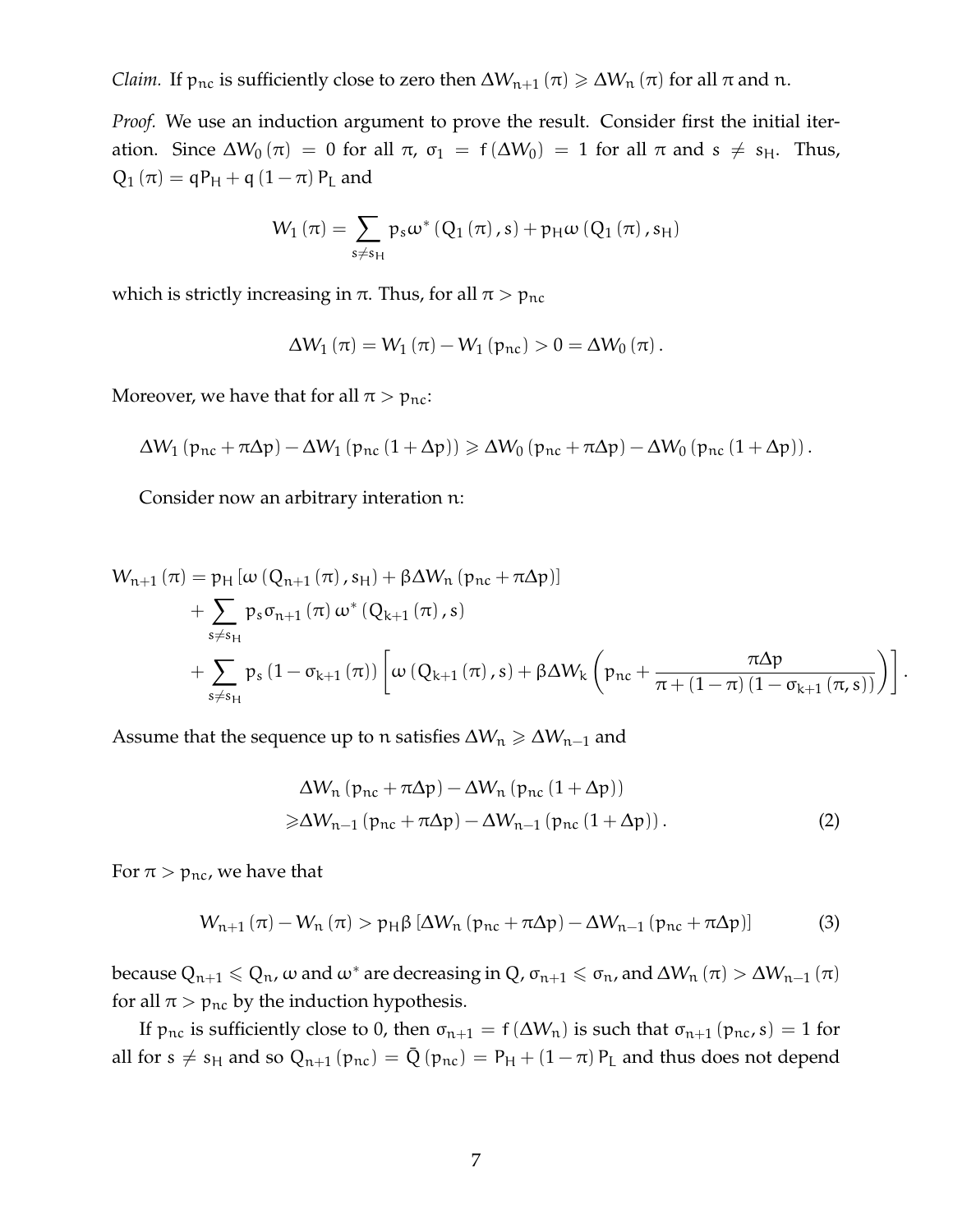on n. Therefore, for  $p_{nc}$  close to zero

$$
W_{n+1} (p_{nc}) = \sum_{s \in S} p_s \omega^* (\bar{Q} (p_{nc}), s) + \beta p_H \Delta W_n (p_{nc} (1 + \Delta p)).
$$

and so,

$$
\Delta W_{n+1}(\pi) - \Delta W_n(\pi) = [W_{n+1}(\pi) - W_n(\pi)] - [W_{n+1}(p_{nc}) - W_n(p_{nc})]
$$
  
>  $\beta p_H [\Delta W_n(p_{nc} + \pi \Delta p) - \Delta W_{n-1}(p_{nc} + \pi \Delta p)]$   
-  $\beta p_H [\Delta W_n(p_{nc}(1 + \Delta p)) - \Delta W_{n-1}(p_{nc}(1 + \Delta p))]$   
> 0

where the first inequality follows from  $(3)$  and  $p_{nc}$  being close to zero, and the second inequality follows from [\(2\)](#page-6-1). Finally, since  $p_{nc}$  is close to zero,  $\Delta W_{n+1} (p_{nc} (1 + \Delta))$  is close to zero and so condition [\(2\)](#page-6-1) holds for interation  $n+1$ , completing the induction argument.  $\Box$ 

Thus, the sequence  $\{\Delta W_n\}_{n=0}^\infty\subset X$  is increasing. Moreover, it is bounded because  $\Delta W_{\mathfrak n}\leqslant \left[W^{\mathsf R}\left(0\right)-W^{\mathsf R}\left(1\right)\right]$ . Thus, the constructed sequence converges,  $\Delta W_{\mathfrak n}\to\Delta W\in X$ , and the limit is an equilibrium as  $\Delta W = \mathbb{T}_{\Delta}W$ . Since  $\Delta W \in X$  we have that  $\Delta W$  is increasing in π. Since we showed that  $\sigma = f(\Delta W)$  is decreasing in π for all  $\Delta W \in X$ , the equilibrium bailout probability on path, σ, is decreasing in π. Finally,  $\sigma(\pi, s_L) \geq$  $\sigma(\pi, s_M) \geq \sigma(\pi, s_H)$  follows from the fact that the static costs of not bailing out are are increasing in s. Q.E.D.

#### <span id="page-7-0"></span>**A.2 Proof of Proposition 2**

We first show that under condition (21) in Assumption 1 we have  $\sigma(\pi, s_L) = 1$  for all  $\pi$ . To this end, note that in any equilibrium B  $(\pi) = \mathbf{b} (\bar{\gamma}(\pi)) \geq \mathbf{b} (0)$ . Moreover, note that the dynamic gains from bailing out,  $W(p_c) - W(p_{nc})$ , are bounded by  $W^{R}(0) - W^{R}(1)$ , i.e.,

$$
W\left(p_c\right) - W\left(p_{nc}\right) \leqslant W^R\left(0\right) - W^R\left(1\right).
$$

This is because  $\mathsf{W}^{\mathsf{R}}\,(0)=\mathsf{W}^{\mathsf{R}}\geqslant\mathsf{W}\,(\mathfrak{p}_{\mathsf{c}})$  since the value of the Markov equilibrium is lower than the value of the Ramsey plan, and  $W(p_{nc}) \geqslant W^R(1)$  because along the equilibrium path private agents believe that with some probability they are facing the commitment type. Hence we have that

$$
\psi B\left(\pi\right) \geqslant \psi \mathbf{b}\left(0\right) > \beta \left[W^{R}\left(0\right) - W^{R}\left(1\right)\right] \geqslant \beta \left[W\left(\mathfrak{p}_{c}\right) - W\left(\mathfrak{p}_{nc}\right)\right]
$$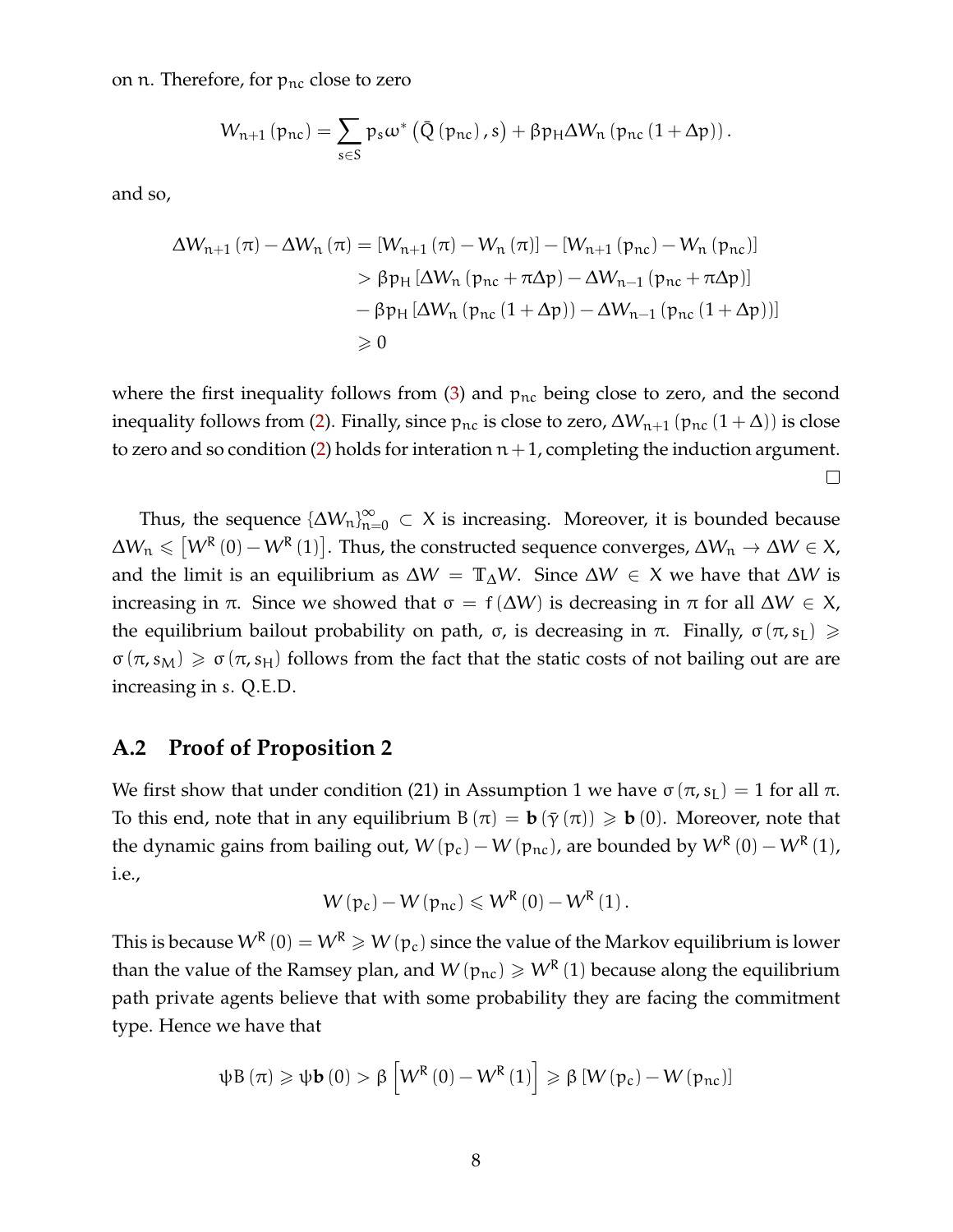and so it is optimal to bail out with probability one if  $s = s<sub>L</sub>$ .

Next, we show that for some  $\pi$  it is optimal to mix in a mild crisis under assumption (22) in the text. Since we know that  $\sigma(\pi, s_L) = 1$  for all  $\pi$  then

$$
\bar{\gamma}\left(\pi\right)=\frac{p_{L}\left(1-\pi\right)\sigma\left(\pi,s_{L}\right)+p_{M}\mu\left(1-\pi\right)\sigma\left(\pi,s_{M}\right)}{P_{L}}\in\left[\left(1-\pi\right)\frac{p_{L}}{P_{L}},\left(1-\pi\right)\right]
$$

so

$$
B\left(\pi\right)\in\left[\boldsymbol{b}\left(1-\pi\right),\boldsymbol{b}\left(\left(1-\pi\right)\frac{p_{L}}{p_{L}}\right)\right].
$$

First, suppose by way of contradiction that  $\sigma(\pi, s_M) = 0$  for all  $\pi$ . Then it must be that

$$
0 < \psi \mu B \left( \pi \right) \leqslant \beta \left[ W \left( p_{nc} + \pi \Delta p \right) - W \left( p_{nc} \right) \right]
$$

but as  $p_{nc} \rightarrow 0$ , for  $\pi = p_{nc} = 0$  we have

$$
0 < \psi \mu B(p_{nc}) \leqslant \beta \left[ W(p_{nc}) - W(p_{nc}) \right] = 0
$$

which is a contradiction. Thus for  $\pi$  low enough we have  $\sigma(\pi, s_M) > 0$ .

We now show that it is not optimal to bail out for sure in state  $s_M$ . Suppose by way of contradiction that  $\sigma(\pi, s_M) = 1$  for all π. Thus, we have that  $\bar{\gamma} = 1$  so it must be that for all  $\pi$ 

$$
\psi\mu\mathbf{b}\left(1-\pi\right)\leqslant\beta\left[W\left(p_{c}\right)-W\left(p_{nc}\right)\right].
$$

Under the contradiction hypothesis,  $\sigma(\pi, s_i) = 1$  for all  $\pi$  and  $s_i = s_M$ ,  $s_L$  so the continuation value for the optimizing type is

$$
W(\pi) = (1 - 2\lambda) \left[ q P_H \mathbf{b} (1 - \pi) - \mathbf{k} (1 - \pi) \right] + \lambda \left[ q P_H \mathbf{k} (1 - \pi)^{\alpha} - \mathbf{k} (1 - \pi) \right]
$$

$$
+ \beta P_H W (p_{nc} + \pi \Delta p) + \beta P_L W (p_{nc})
$$

which evaluated at  $\pi = p_c$  and  $p_{nc}$  reduces to

$$
W(p_{nc}) = (1 - 2\lambda) [qP_H\mathbf{b} (1 - p_{nc}) - \mathbf{k} (1 - p_{nc})] + \lambda [qP_H\mathbf{k} (1 - p_{nc})^{\alpha} - \mathbf{k} (1 - p_{nc})]
$$
  
+  $\beta P_H W (p_{nc} + p_{nc} \Delta p) + \beta P_L W (p_{nc})$   

$$
W(p_c) = (1 - 2\lambda) [qP_H\mathbf{b} (1 - p_c) - \mathbf{k} (1 - p_c)] + \lambda [qP_H\mathbf{k} (1 - p_c)^{\alpha} - \mathbf{k} (1 - p_c)]
$$
  
+  $\beta P_H W (p_{nc} + p_c \Delta p) + \beta P_L W (p_{nc})$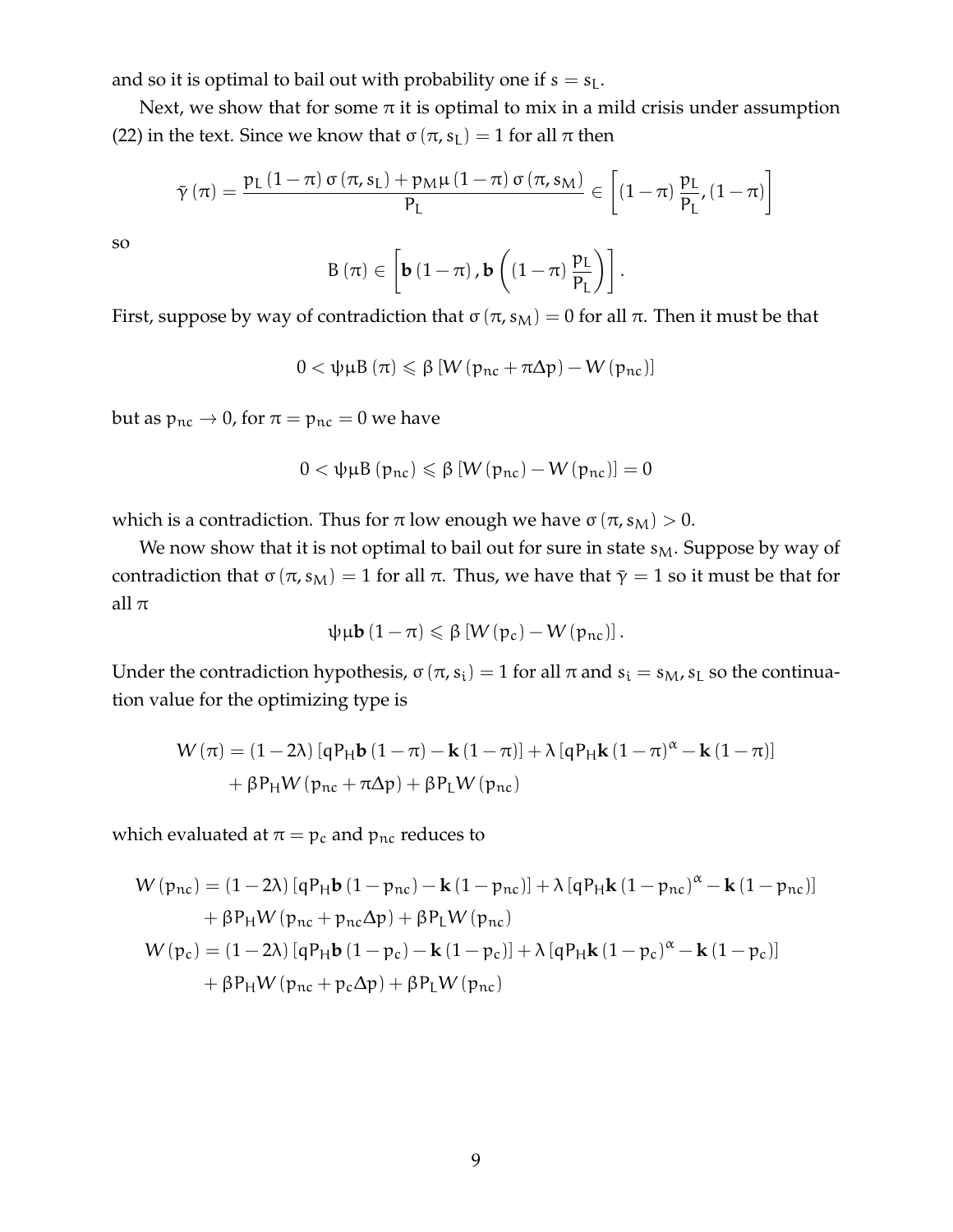and as  $p_{nc} \rightarrow 0$  and  $p_c \rightarrow 1$  we have

$$
W(p_{nc}) = (1 - 2\lambda) [qP_H\mathbf{b}(1) - \mathbf{k}(1)] + \lambda [qP_H\mathbf{k}(1)^{\alpha} - \mathbf{k}(1)]
$$
  
+  $\beta P_H W(p_{nc}) + \beta P_L W(p_{nc})$   

$$
W(p_c) = (1 - 2\lambda) [qP_H\mathbf{b}(0) - \mathbf{k}(0)] + \lambda [qP_H\mathbf{k}(0)^{\alpha} - \mathbf{k}(0)]
$$
  
+  $\beta P_H W(p_c) + \beta P_L W(p_{nc}).$ 

Thus, using  $[qP_Hb(0) - k(0)] = 0$  and subtracting the two expressions above we obtain

$$
\Delta W(p_c) = \frac{(1-2\lambda)}{1-\beta P_H} \{ \mathbf{k}(1) - qP_H \mathbf{b}(1) \} + \frac{\lambda}{1-\beta P_H} \{ [qP_H \mathbf{k}(0)^{\alpha} - \mathbf{k}(0)] - [qP_H \mathbf{k}(1)^{\alpha} - \mathbf{k}(1)] \}.
$$

Since for all  $\lambda \in [0, 1/2]$  we have that  $(1 - 2\lambda) + \lambda = 1 - \lambda \leq 1$ , condition (22) in the text ensures that

$$
\beta\frac{{\bf k}\left(1\right)-qP_H{\bf b}\left(1\right)}{1-\beta P_H}>\psi\mu{\bf b}\left(1\right),\\ \beta\frac{\left\{ \left[qP_H{\bf k}\left(0\right)^\alpha-{\bf k}\left(0\right)\right]-\left[qP_H{\bf k}\left(1\right)^\alpha-{\bf k}\left(1\right)\right]\right\} }{1-\beta P_H}>\psi\mu{\bf b}\left(1\right),
$$

which in turn imply that

$$
\beta \Delta W\left(p_c\right)>\psi \mu\left(1\right)
$$

so that it is not optimal to have  $\sigma(\pi, s_M) = 1$  because the static costs of not bailing out are smaller than the dynamic benefits. This is a contradiction. Q.E.D.

#### <span id="page-9-0"></span>**A.3 Proof of Proposition 4**

To prove that the conjectured equilibrium with  $\sigma_1 = 1$  exists, we need to show that (26), (27), and (28) in the text hold at  $\pi = p_c = 1$  and  $\sigma_1 = 1$ . From (25) in the text, a simple computation gives us the transitory type's continuation value:

<span id="page-9-1"></span>
$$
U_{2T}(\theta_1, \pi) = P_H(q (P_H + (1 - \pi) P_L))^{\alpha/(1 - \alpha)} \theta_H^{1/(1 - \alpha)} \alpha^{\alpha/(1 - \alpha)} (1 - \alpha).
$$
 (4)

Recall that under the conjectured equilibrium, the transitory types do not receive a bailout but repay in both states.Their problem in period 1 is

$$
\max_k P_H \theta_H k^\alpha - k/Q
$$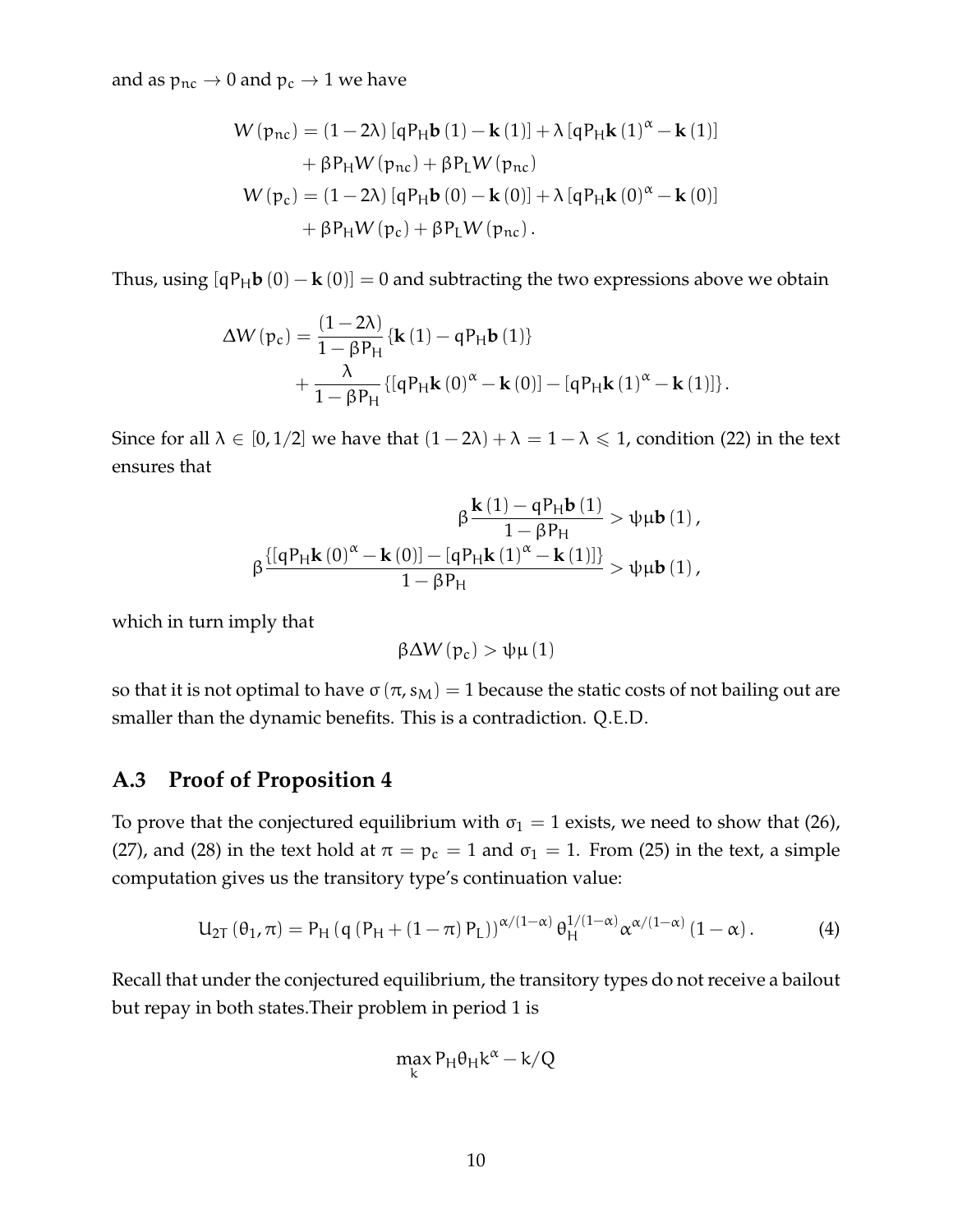with  $Q = q$ . Thus,

$$
k_{1T} = (\alpha P_H \theta_H q)^{1/(1-\alpha)}
$$

and

<span id="page-10-1"></span>
$$
B_{1T} = (\alpha P_H \theta_H)^{1/(1-\alpha)} q^{\alpha/(1-\alpha)} < B_{1P}.\tag{5}
$$

Using [\(4\)](#page-9-1) and [\(5\)](#page-10-1), conditions (26), (27), and (28) in the text can be written as (recall that  $\pi = 1$ 

$$
-(\alpha P_H \theta_H)^{1/(1-\alpha)} q^{\alpha/(1-\alpha)} + \beta P_H q^{\alpha/(1-\alpha)} \theta_H^{1/(1-\alpha)} \alpha^{\alpha/(1-\alpha)} (1-\alpha) > 0,
$$
  

$$
-(\alpha P_H \theta_H)^{1/(1-\alpha)} q^{\alpha/(1-\alpha)} + \beta P_H (q P_H)^{\alpha/(1-\alpha)} \theta_H^{1/(1-\alpha)} \alpha^{\alpha/(1-\alpha)} (1-\alpha) < 0,
$$
  

$$
\beta [W_2 (1) - W_2 (0)] < \psi [\mu B_{1P} + (1-\mu) B_{1T}].
$$

Using the expression for  $W_2(\pi)$  we have

$$
W_2(1) - W_2(0) = 0 - (\alpha \theta_H)^{\frac{1}{1-\alpha}} Q(0)^{\frac{\alpha}{1-\alpha}} [qP_H - Q(0)]
$$
  
=  $(\alpha \theta_H q)^{\frac{1}{1-\alpha}} P_L.$ 

Moreover, since  $B_{1P} > B_{1T}$ , to show that (26), (27), and (28) in the text are satisfied it is sufficient to show that

$$
-(\alpha P_H \theta_H)^{1/(1-\alpha)} q^{\alpha/(1-\alpha)} + \beta P_H q^{\alpha/(1-\alpha)} \theta_H^{1/(1-\alpha)} \alpha^{\alpha/(1-\alpha)} (1-\alpha) > 0,
$$
  

$$
-(\alpha P_H \theta_H)^{1/(1-\alpha)} q^{\alpha/(1-\alpha)} + \beta P_H (q P_H)^{\alpha/(1-\alpha)} \theta_H^{1/(1-\alpha)} \alpha^{\alpha/(1-\alpha)} (1-\alpha) < 0,
$$
  

$$
\beta [W(1) - W(0)] < \psi [\alpha P_H \theta_H)^{1/(1-\alpha)} q^{\alpha/(1-\alpha)}.
$$

It is straightforward to verify that these three inequalities are satisfied under Assumption 2. Q.E.D.

#### <span id="page-10-0"></span>**A.4 Proof of Proposition 5**

We now want to show that

$$
-b_{1}+\beta U_{2}\left( p_{nc}\right) \geqslant 0.
$$

Note that

$$
b_1 \leqslant b_2(0) = \left(\alpha \theta_H\right)^{1/(1-\alpha)} q^{\alpha/(1-\alpha)}.
$$

Thus it is sufficient to show that

$$
- \left(\alpha \theta_H\right)^{1/(1-\alpha)} \mathsf{q}^{\alpha/(1-\alpha)} + \beta P_H \mathsf{q}^{\alpha/(1-\alpha)} \theta_H^{1/(1-\alpha)} \left[\alpha^{\alpha/(1-\alpha)} - \alpha^{1/(1-\alpha)}\right] \geqslant 0
$$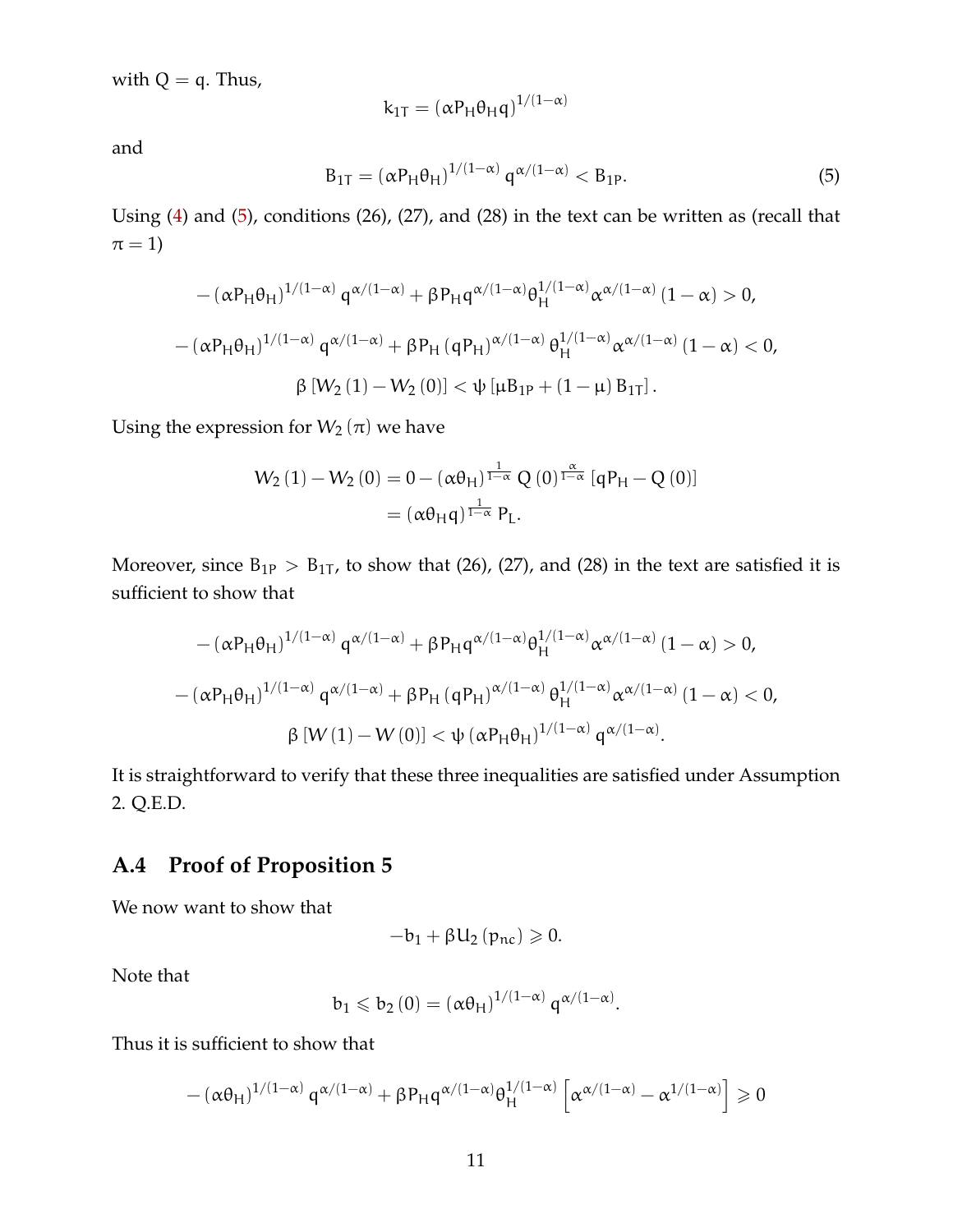or

$$
\theta_H^{1/(1-\alpha)} q^{\alpha/(1-\alpha)} \left\{\beta P_H \left[ \alpha^{\alpha/(1-\alpha)} - \alpha^{1/(1-\alpha)} \right] - \alpha^{1/(1-\alpha)} \right\} \geqslant 0
$$

or

$$
\beta P_H - (1 + \beta P_H) \alpha \geqslant 0.
$$

But this follows directly from (29) in the text. Q.E.D.

## <span id="page-11-0"></span>**B Extensions**

#### <span id="page-11-1"></span>**B.1 Model with** N **borrowers**

Consider an environment with N borrowers. Let  $\mathbf{B} = (b_1, ..., b_N)$ ,  $\mathbf{K} = (k_1, ..., k_N)$  and  $\Theta = (\theta_1, ..., \theta_N)$ . We show that as  $N \to \infty$ , the equilibrium outcome is the one in the main text.

Consider first the incentives for the government in sub-period 2. If the government bails out, its static value is

$$
\omega^* (\mathbf{B}, \mathbf{K}, \Theta) = \max_{T_i} \lambda \left[ \sum_i \frac{1}{N} \left[ \max \{ \theta_i k_i^{\alpha} + T_i - b_i; 0 \} \right] \right] +
$$

$$
(1 - \lambda) \left[ \sum_i \frac{1}{N} b_i \mathbb{I}_{\{ \theta_i k_i^{\alpha} + T_i - b_i \geqslant 0 \}} - \sum_i \frac{1}{N} T_i \right].
$$

The value with no transfers is

$$
\omega\left(\mathbf{B},\mathbf{K},\Theta\right)=\lambda\left[\sum_{i}\frac{1}{N}\left[\max\left\{\theta_{i}k_{i}^{\alpha}-b_{i};0\right\}\right]\right]+(1-\lambda)\sum_{i:\theta_{i}=\theta_{H}}\frac{1}{N}b_{i}-\psi\sum_{i:\theta_{i}=0}\frac{1}{N}b_{i}.
$$

Notice that since N is finite and  $\lambda \leq 1/2$ , the optimal transfers will satisfy T  $\in$  {0, T\*} since choosing any other level only imposes costs on the government. Thus, we can summarize the government's decision is sub-period 2 by the bailout policy σ (π,**B**, **K**, Θ). The static benefits of bailing out are

<span id="page-11-2"></span>
$$
\Delta \omega \left( \mathbf{B}, \mathbf{K}, \Theta \right) = \psi \sum_{\mathbf{i}: \theta_{\mathbf{i}} = 0} \frac{1}{N} b_{\mathbf{i}}.
$$
 (6)

Consider now the problem for a borrower. This problem is identical to the one in the main text, except that now they internalize the effect of their choices on the government's equilibrium bailout policy σ (π,**B**, **K**, Θ). The first order condition that characterizes debt issuance is

$$
\alpha \theta_{\rm H} \left( Q_i b_i \right)^{\alpha - 1} \left( Q_i + Q_{b_i} b_i \right) - 1 = 0 \tag{7}
$$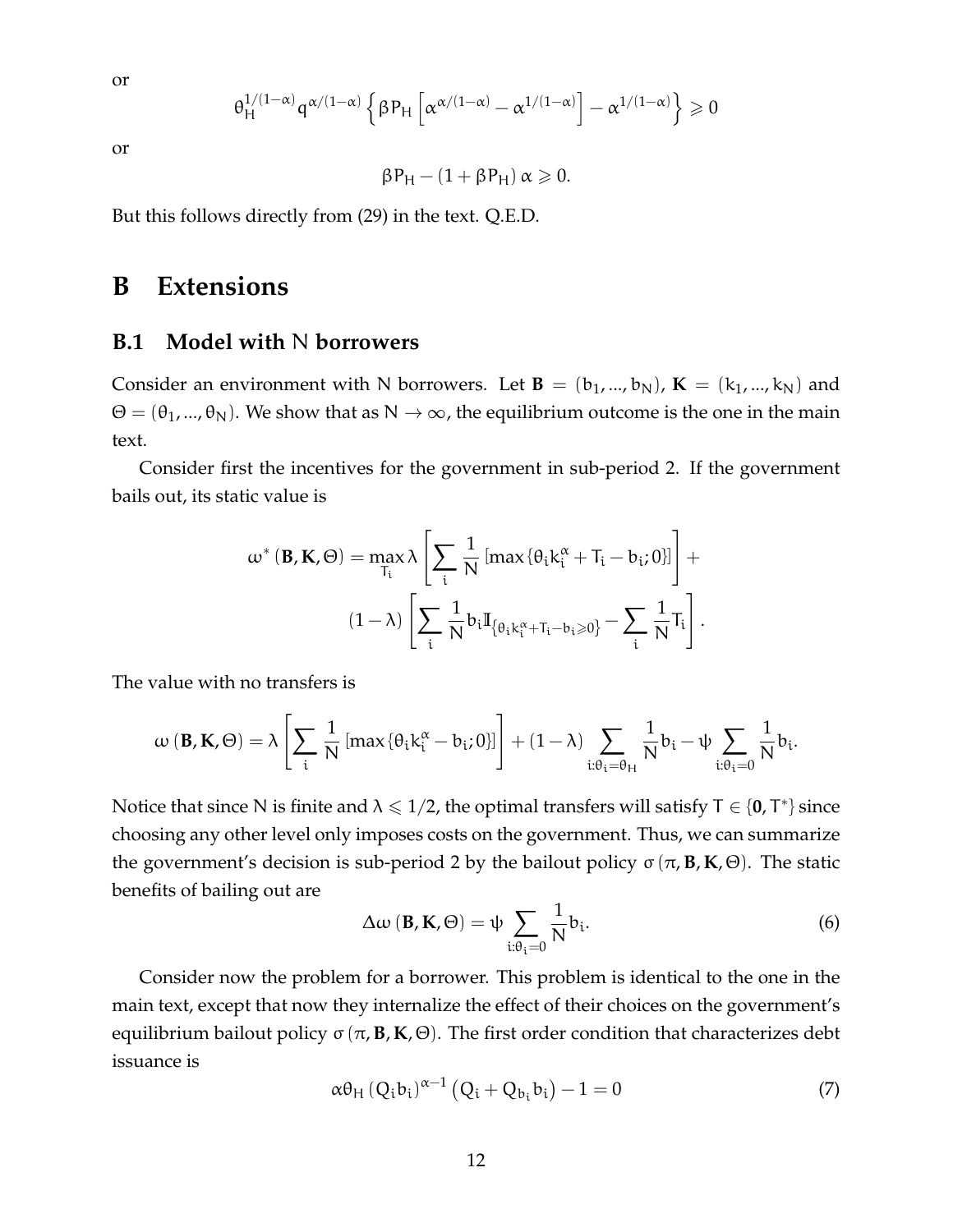where  $Q_i = Q_i$  (**B**, **K**,  $\pi$ ,  $\sigma$ ) is the pricing schedule for borrower i which can be written as

$$
Q_{i}(\mathbf{B}, \mathbf{K}, \pi, \sigma) = qP_{H} + q(1-\pi) \sum_{s} p_{s} \sum_{\Theta} Pr(\Theta|s) \sigma(\pi, \mathbf{B}, \mathbf{K}, \Theta)
$$

where

$$
Pr\left(\Theta|s\right)=\prod_{i=1}^{N}h\left(\theta_{i}|s\right)
$$

and

$$
Q_{bi} = \frac{\partial Q_i}{\partial b_i} = q (1 - \pi) \sum_s p_s \sum_{\Theta} Pr(\Theta|s) \frac{\partial \sigma(\pi, \mathbf{B}, \mathbf{K}, \Theta)}{\partial b_i}.
$$

This is identical to the characterization with a continuum of borrowers if  $Q_{bi} = 0$ . We next show this is the case in the limit as  $N \to \infty$ .

First note that the dynamic benefits are independent of  $b_i$  and so borrowers can only affect the bailout decision by affecting the static benefits of bailing out. Differentiating [\(6\)](#page-11-2) we obtain

$$
\frac{\partial}{\partial b_i}\Delta\omega\left(\mathbf{B},\mathbf{K},\Theta\right)=\begin{cases} \frac{\psi}{N} & \text{if }\theta_i=0\\ 0 & \text{if }\theta_i=\theta_H \end{cases}
$$

which converges to 0 as  $N \to \infty$ . Therefore  $Q_{bi}$  converges to zero and in the limit the first order condition for the borrower is  $\alpha\theta_{\rm H}\left({\rm Q_i b_i}\right)^{\alpha-1}{\rm Q_i}-1=0$  so

$$
b_{i}\left(\pi\right)=\left(\alpha\theta_{H}\right)^{\frac{1}{1-\alpha}}Q_{i}\left(\pi\right)^{\frac{\alpha}{1-\alpha}},\quad k_{i}\left(\pi\right)=\left(\alpha\theta_{H}\right)^{\frac{1}{1-\alpha}}Q_{i}\left(\pi\right)^{\frac{1}{1-\alpha}}.
$$

Using the law of large numbers we have,

$$
Q_{i}\left(\pi\right)=qP_{H}+q\left(1-\pi\right)\sum_{s}p_{s}\sigma\left(\pi,\mathbf{B},\mathbf{K},\Theta\left(s\right)\right)
$$

where  $\Theta$  (s) is a sequence  $\Theta = \{\theta_n\}_{n=1}^{\infty}$  with a share h ( $\theta_L|s$ ) of borrowers with realizations equal to  $\theta_L$  and a share h ( $\theta_H$ |s) of borrowers with realizations equal to  $\theta_H$ . The expression above is the same as the one in Lemma 2 for the case with a continuum of borrowers. Since the static benefits in  $(6)$  are the same as the ones in  $(9)$  in the text then the limits of W and σ are also equal to that in the continuum case. To see why, notice that we can just apply the same argument as in Proposition 1.

#### <span id="page-12-0"></span>**B.2 Ramsey Problem**

Here we show that if  $\alpha$  is sufficiently high and  $\psi$  is sufficiently low, then a government with commitment chooses not to bail out. Thus, bailouts are not optimal ex-ante but are only optimal ex-post.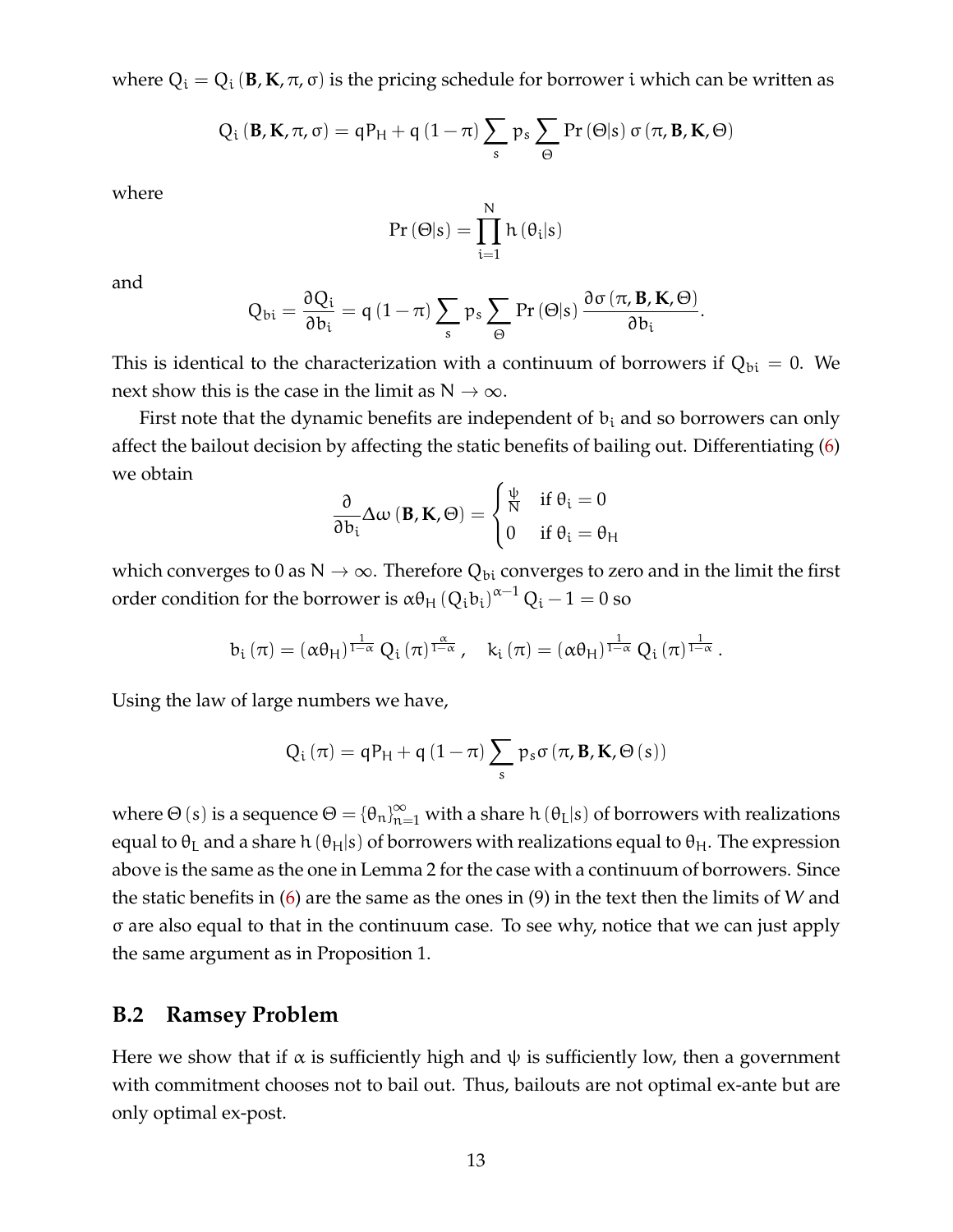The objective of the government with commitment is to maximize

<span id="page-13-0"></span>
$$
W^{c} \equiv (1 - \lambda) \left[ e - K + qP_{H}B \right] + \lambda \left[ qP_{H} \left( \theta_{H} K^{\alpha} - B \right) \right] - \psi P_{L} \left( 1 - \bar{\gamma} \right) B \tag{8}
$$

where the first term is the consumption of taxpayers and lenders, the second term is the borrowers' consumption, and the last term is the social default cost. Note that we can rewrite the first two terms of [\(8\)](#page-13-0) as

$$
(1 - \lambda) [e - K + qP_H B] + \lambda [qP_H (\theta_H K^{\alpha} - B)] - \lambda K + \lambda K
$$
  
= (1 - \lambda) e + (1 - \lambda) (-K + qP\_H B) + \lambda [qP\_H \theta\_H K^{\alpha} - K] + \lambda (K - qP\_H B)  
= (1 - \lambda) e + (1 - 2\lambda) (-K + qP\_H B) + \lambda [qP\_H \theta\_H K^{\alpha} - K].

Thus, the Ramsey problem is

$$
\max_{B,K,\bar{\gamma}}\left(1-\lambda\right)\boldsymbol{e}-\left(1-2\lambda\right)\left(\boldsymbol{K}-\boldsymbol{q}\boldsymbol{P}_{\boldsymbol{H}}\boldsymbol{B}\right)+\lambda\left[\boldsymbol{q}\boldsymbol{P}_{\boldsymbol{H}}\boldsymbol{\theta}_{\boldsymbol{H}}\boldsymbol{K}^{\alpha}-\boldsymbol{K}\right]-\boldsymbol{\psi}\boldsymbol{P}_{L}\left(1-\bar{\gamma}\right)\boldsymbol{B}
$$

subject to

B = **b** 
$$
(\bar{\gamma}) = (\alpha \theta_H)^{1/(1-\alpha)} [q (P_H + P_L \bar{\gamma})]^{\alpha/(1-\alpha)}
$$
  
K = **k**  $(\bar{\gamma}) = (\alpha \theta_H q (P_H + P_L \bar{\gamma}))^{1/(1-\alpha)}$ .

Differentiating with respect to  $\bar{\gamma}$  we have:

$$
\begin{aligned} \frac{\partial W^{c}}{\partial \bar{\gamma}}&=\mathbf{k}^{\prime}\left(\bar{\gamma}\right)\left[-\left(1-\lambda\right)+\lambda\alpha qP_{H}\theta_{H}\mathbf{k}\left(\bar{\gamma}\right)^{\alpha-1}\right] \right. \\ & \left.+\mathbf{b}^{\prime}\left(\bar{\gamma}\right)\left[\left(1-\lambda\right)qP_{H}-\lambda-\psi P_{L}\left(1-\bar{\gamma}\right)\right]+\psi P_{L}\mathbf{b}\left(\bar{\gamma}\right).\end{aligned}
$$

Note that

$$
\begin{aligned} \frac{\partial W^{c}}{\partial \bar{\gamma}} & \leqslant \lambda \left[ \alpha q P_{H} \theta_{H} \mathbf{k} \left( \bar{\gamma} \right)^{\alpha-1} - 1 \right] \mathbf{k}' \left( \bar{\gamma} \right) - \mathbf{b}' \left( \bar{\gamma} \right) \psi P_{L} \left( 1 - \bar{\gamma} \right) + \psi P_{L} \mathbf{b} \left( \bar{\gamma} \right) \\ & \leqslant - \psi P_{L} \left[ \mathbf{b}' \left( \bar{\gamma} \right) \left( 1 - \bar{\gamma} \right) - \mathbf{b} \left( \bar{\gamma} \right) \right] \end{aligned}
$$

where the first inequality follows from the fact that the term  $(1 - 2\lambda) (K - qP_HB)$  is increasing in  $\bar{\gamma}$ , the second from the fact that αqP<sub>H</sub>θ<sub>H</sub>**k** ( $\bar{\gamma}$ )<sup>α−1</sup> − 1 < 0 and **k**′ ( $\bar{\gamma}$ ) > 0. Thus, it suffices to show that  $[\mathbf{b}'(\bar{\gamma}) (1 - \bar{\gamma}) - \mathbf{b} (\bar{\gamma})] > 0$  or

$$
\frac{\alpha q P_L}{(1-\alpha)} \left(\alpha \theta_H\right)^{1/(1-\alpha)} [q \left(P_H + P_L \bar{\gamma}\right)]^{\alpha/(1-\alpha)-1} \left(1-\bar{\gamma}\right) - \left(\alpha \theta_H\right)^{1/(1-\alpha)} [q \left(P_H + P_L \bar{\gamma}\right)]^{\alpha/(1-\alpha)} > 0
$$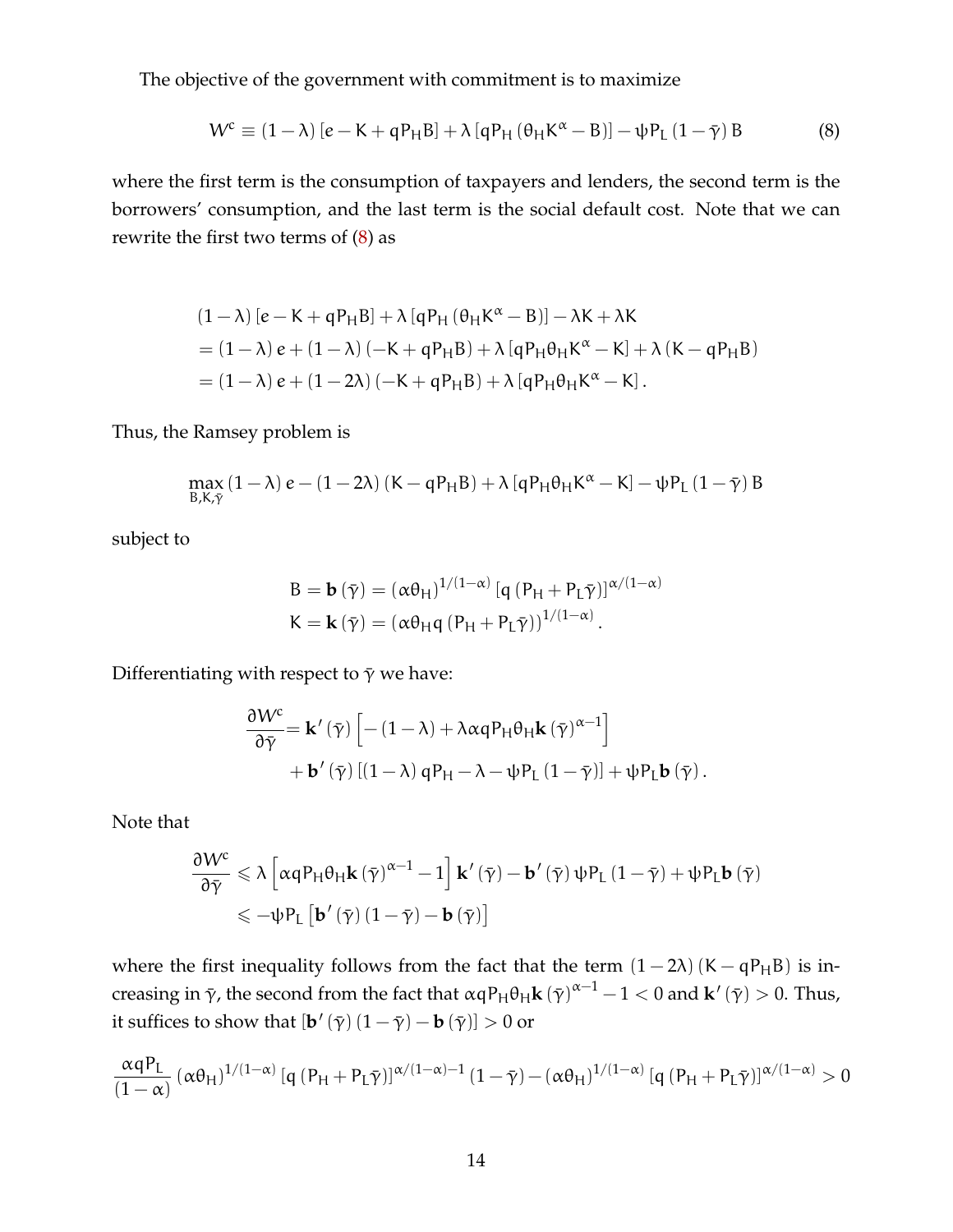$$
\frac{\alpha q P_L}{(1-\alpha)}\frac{(1-\bar{\gamma})}{[q\ (P_H+P_L\bar{\gamma})]}-1>0
$$

which is true if  $\alpha$  is sufficiently close to 1 and  $\bar{\gamma}$  < 1. For  $\bar{\gamma}$  close to one, we have that

$$
\lim_{\tilde{\gamma}\to 1} \frac{\partial W^c}{\partial \tilde{\gamma}} = \mathbf{k}'\left(1\right) \left[ -(1-\lambda) + \lambda \alpha q P_H \theta_H \mathbf{k}\left(1\right)^{\alpha-1} \right] + \mathbf{b}'\left(1\right) \left[ (1-\lambda) q P_H - \lambda \right] + \psi P_L \mathbf{b}\left(1\right)
$$

which is negative if  $\psi$  is small enough. Therefore if  $\alpha$  is sufficiently close to one and  $\psi$  is sufficiently small then the Ramsey problem has  $\bar{\gamma} = 0$ .

## <span id="page-14-0"></span>**B.3 A Consumption Smoothing Model**

In this section we describe a model in which the desire to borrow arises from consumption smoothing motives. All of our results go through in this economy.

All borrowers are one-period lived and symmetric ex-ante. In sub-period 1, borrower i has income  $Y_{i1} = Y_1$  and can borrow  $b_i$  from risk neutral lenders to finance consumption  $c_{i1}$ . In sub-period 2, the aggregate state s is realized according to a distribution P. As in our baseline model, assume that the state can take three values:  $s \in \{s_L, s_M, s_H\}$  with probabilities  $p_L$ ,  $p_M$ , and  $p_H$  respectively. Each borrower receives stochastic income  $\theta$ drawn from a distribution H( $\cdot$ |s). We assume that θ can take on two values: θ<sub>H</sub> and θ<sub>L</sub>. In state s<sub>H</sub>, all the borrowers receive the high endowment so h ( $\theta_H|s_H$ ) = 1 and h ( $\theta_L|s_H$ ) = 0. In state s<sub>M</sub> instead, h  $(\theta_H|s_M) = 1 - \mu$  and h  $(\theta_L|s_M) = \mu$ . Finally, in state s<sub>L</sub> all borrowers receive the low endowment,  $h(\theta_L|s_L) = 1$  and  $h(\theta_H|s_L) = 0$ . After the realization of  $\theta$ , each borrower can default on its debt. The rest of the model is unchanged.

Let  $c_{i2}(s, \theta)$  denote the consumption of borrower i in sub-period 2 given  $(s, \theta)$ . The preferences of borrower i are given by

$$
u(c_{i1}) + \delta \sum_{s} p_s \sum_{\theta} h(\theta \mid s) u(c_{i2}(s, \theta))
$$
\n(9)

where  $\mathfrak{u}(\cdot)$  is increasing, concave, and differentiable, and  $\delta$  is the borrower's discount factor across sub-periods. The budget constraint of the borrower in sub-period 1 is

$$
c_{i1} = Y_1 + Qb_i
$$

where  $b_i$  is the debt issued by the borrower and Q is the price of the debt. In sub-period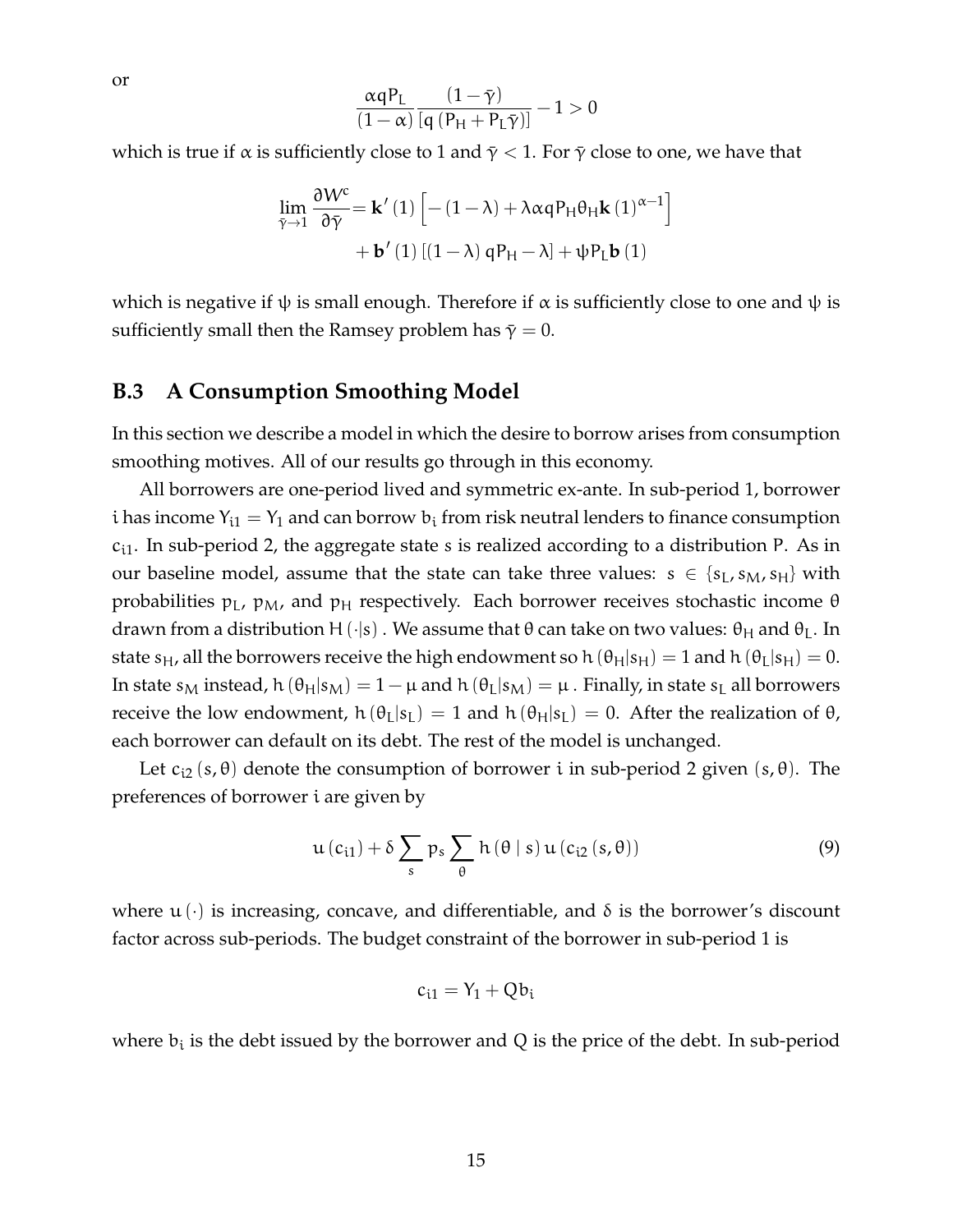2, if the borrower does not default, its budget constraint is

$$
c_{i2}\left(s,\theta\right)=\theta-b_{i}+T_{i}
$$

where  $T_i$  are transfers from the government. We assume that the private cost of default to the borrower,  $\underline{u}$  (s,  $\theta$ ) is given by

$$
\underline{u}\left(s,\theta\right) = \begin{cases} u\left(0\right) & \text{if } \theta = \theta_{H} \\ u\left(\theta_{L}\right) & \text{if } \theta = \theta_{L} \end{cases}
$$

which implies that these costs exhibit a high degree of convexity. Thus, it is always optimal for borrowers to repay debt if  $\theta = \theta_H$  while if  $\theta = \theta_L$  there is repayment only if debt issued is zero or there is a transfer equal to at least b. Therefore, the fraction of borrowers defaulting is given by  $\Delta = \sum_{\theta} h(\theta | s) \mathbb{I}_{\{u(\theta - b + T(B, s)(b, \theta)) < \underline{u}(s, \theta)\}}$  and the optimal transfer is  $T \in \{0, T^*\}$  where

$$
T^{\ast}\left( B,s\right) \left( b,\theta_{L}\right) =b.
$$

Given this setup, it is easy to see that all the results in the baseline model apply here as well.

#### <span id="page-15-0"></span>**B.4 Payoff Types**

Here we show that the equilibrium outcome in the main text is also the equilibrium outcome of a policy game with payoff types if the cost of default for the low cost type is sufficiently small.

Suppose there are two types of governments: low and high cost types which are indexed by subscripts L and H respectively. In particular, the social default cost for the high cost type is  $\psi_H = \psi$  as in the baseline model (i.e. the one in the main text) and the default cost for the low cost type is  $\psi$ <sub>L</sub>. Here,  $\pi$  is the probability that the government is the low default cost type L. Let  $\sigma_i(\pi, s)$  for  $i = L$ , H be the probability of a bailout given prior  $\pi$  in state s and  $\sigma(\pi, s)$  denote the equilibrium strategy for the optimizing type in the baseline model.

**Proposition.** Under the assumptions in Proposition 1 and 2, there exists  $\bar{\psi}_L > 0$  such that for  $all \psi_L \leqslant \bar{\psi}_L$ 

$$
\sigma_H(\pi, s) = \sigma(\pi, s)
$$
 and  $\sigma_L(\pi, s) = 0$ ,  $\forall \pi, s$ 

*is an equilibrium.*

*Proof.* Given the conjectured bailout strategies, the levels of debt and capital B  $(\pi)$  and K  $(\pi)$  are the same as in the case with the commitment type considered in the text. Given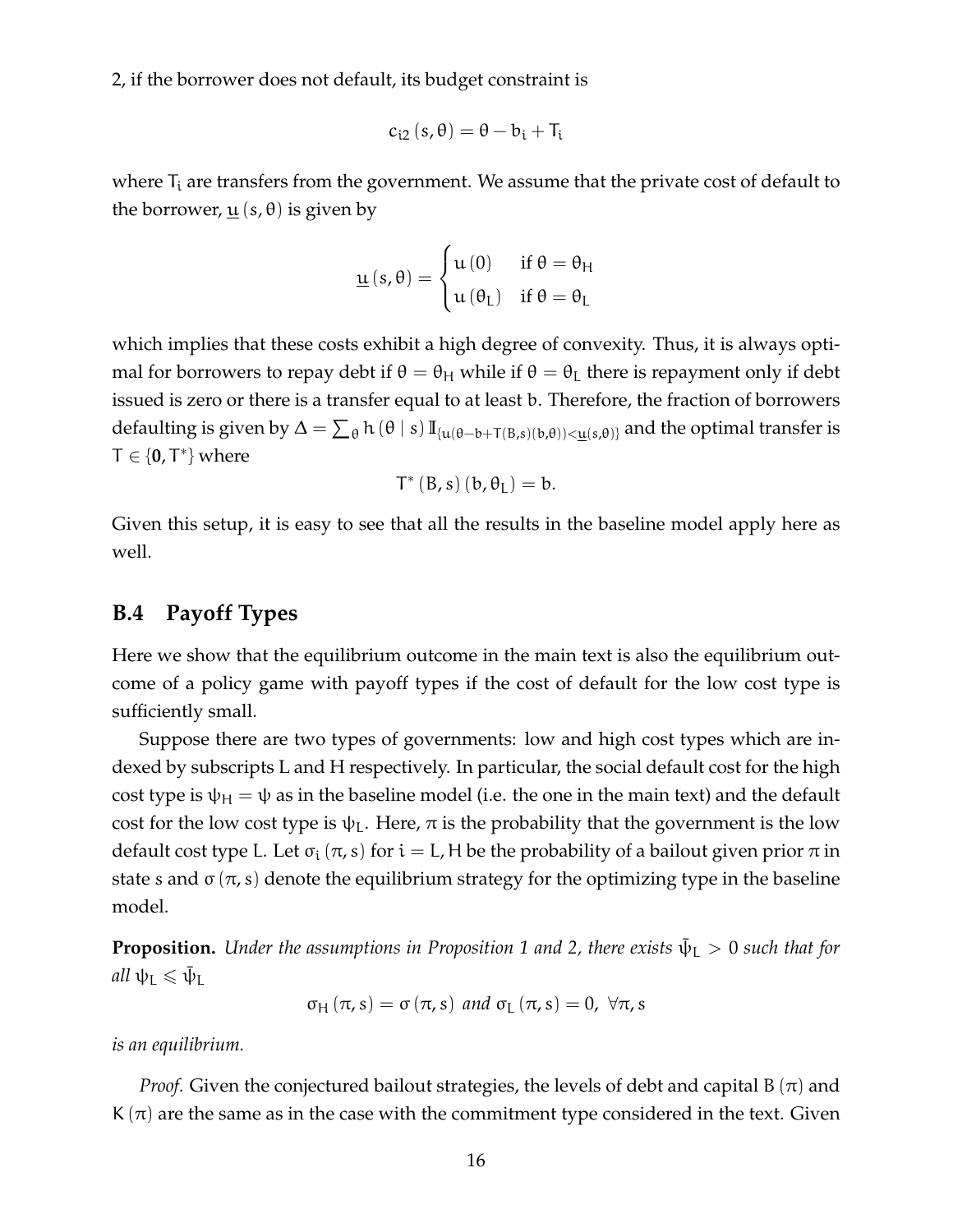B (π), K (π), and  $\sigma$ <sub>L</sub> (π, s) = 0, the problem of the high cost type is identical to the problem of the optimizing type in the baseline model and thus  $\sigma_H(\pi, s) = \sigma(\pi, s)$  is optimal. We are left to check that never bailing out is optimal for the low default cost type. To this end, define the value for the low cost government type of following the conjectured strategy,  $W_L(\pi; \psi_L)$ , as the unique solution to the following functional equation:

$$
W_{L}\left(\pi;\psi_{L}\right)=w\left(\pi\right)+\beta\sum_{s}p_{s}W_{L}\left(p_{nc}+\frac{\pi\left(p_{c}-p_{nc}\right)}{\pi+\left(1-\pi\right)\left(1-\sigma\left(\pi,s\right)\right)};\psi_{L}\right)
$$

where the static value given by

$$
w(\pi;\psi_L)=(1-\lambda) e+(1-2\lambda) [qP_HB(\pi)-K(\pi)]+\lambda [qP_H\theta_HK(\pi)^{\alpha}-K(\pi)]-\psi_LqP_LB(\pi).
$$

It is easy to see that since  $w(\pi;\psi_L)$  is strictly increasing in reputation  $\pi$ , this property is inherited by  $W_L(\pi;\psi_L)$ . For  $\sigma_L(\pi,s) = 0$  to be an equilibrium, it must be that for all  $\pi \in [p_{\text{nc}}, p_{\text{c}}]$  and  $s \in \{s_M, s_L\}$ 

<span id="page-16-0"></span>
$$
\beta \left[ W_{L} \left( p_{nc} + \frac{\pi (p_c - p_{nc})}{\pi + (1 - \pi) (1 - \sigma (\pi, s))}; \psi_L \right) - W_{L} \left( p_{nc}; \psi_L \right) \right] \geqslant \psi_L h \left( \theta_L | s \right) B \left( \pi \right). \tag{10}
$$

We now show that the posterior after no bailout,  $p_{nc} + \frac{\pi(p_c - p_{nc})}{\pi + (1 - \pi)(1 - \sigma(\pi, s))}$ , is bounded away from  $p_{nc}$ . Note that for  $\pi$  close to  $p_{nc}$ , we know from the proof of Proposition 2 that  $\sigma(\pi, s) > 0$ . Let  $0 < \underline{\sigma}(s) = \min_{\pi \in [p_{nc}, p_{nc} + \epsilon]} \sigma(\pi, s)$  for some  $\epsilon > 0$ . Thus, we have

$$
p_{nc} + \frac{\pi\left(p_c - p_{nc}\right)}{\pi + \left(1 - \pi\right)\left(1 - \sigma\left(\pi, s\right)\right)} \geqslant \begin{cases} p_{nc} + \frac{p_{nc}\left(p_c - p_{nc}\right)}{p_{nc} + \left(1 - p_{nc}\right)\left(1 - \underline{\sigma}\left(s\right)\right)} > p_{nc} & \text{for } \pi \in [p_{nc}, p_{nc} + \epsilon] \\ p_{nc} + \epsilon\left(p_c - p_{nc}\right) > p_{nc} & \text{for } \pi > p_{nc} + \epsilon \end{cases}
$$

so we can define

$$
\eta \equiv \min_{s \in \left\{s_M, s_L\right\}} \min_{\pi \in \left[p_{\text{nc}}, p_c\right]} \left\{p_{\text{nc}} + \frac{\pi \left(p_c - p_{\text{nc}}\right)}{\pi + \left(1 - \pi\right)\left(1 - \sigma \left(\pi, s\right)\right)}\right\} > p_{\text{nc}}.
$$

Then the dynamic benefits of not bailing out are at least

$$
\beta \left[ W_L \left( \eta; \psi_L \right) - W_L \left( p_{nc}; \psi_L \right) \right] > 0
$$

where the strict inequality follows from  $W_L (\pi; \psi_L)$  being strictly increasing in  $\pi$  and  $\eta$  > p<sub>nc</sub>. In particular, for  $ψ$ <sub>L</sub> = 0 we have that

$$
\beta \left[ W_L \left( \eta; 0 \right) - W_L \left( p_{nc}; 0 \right) \right] > 0
$$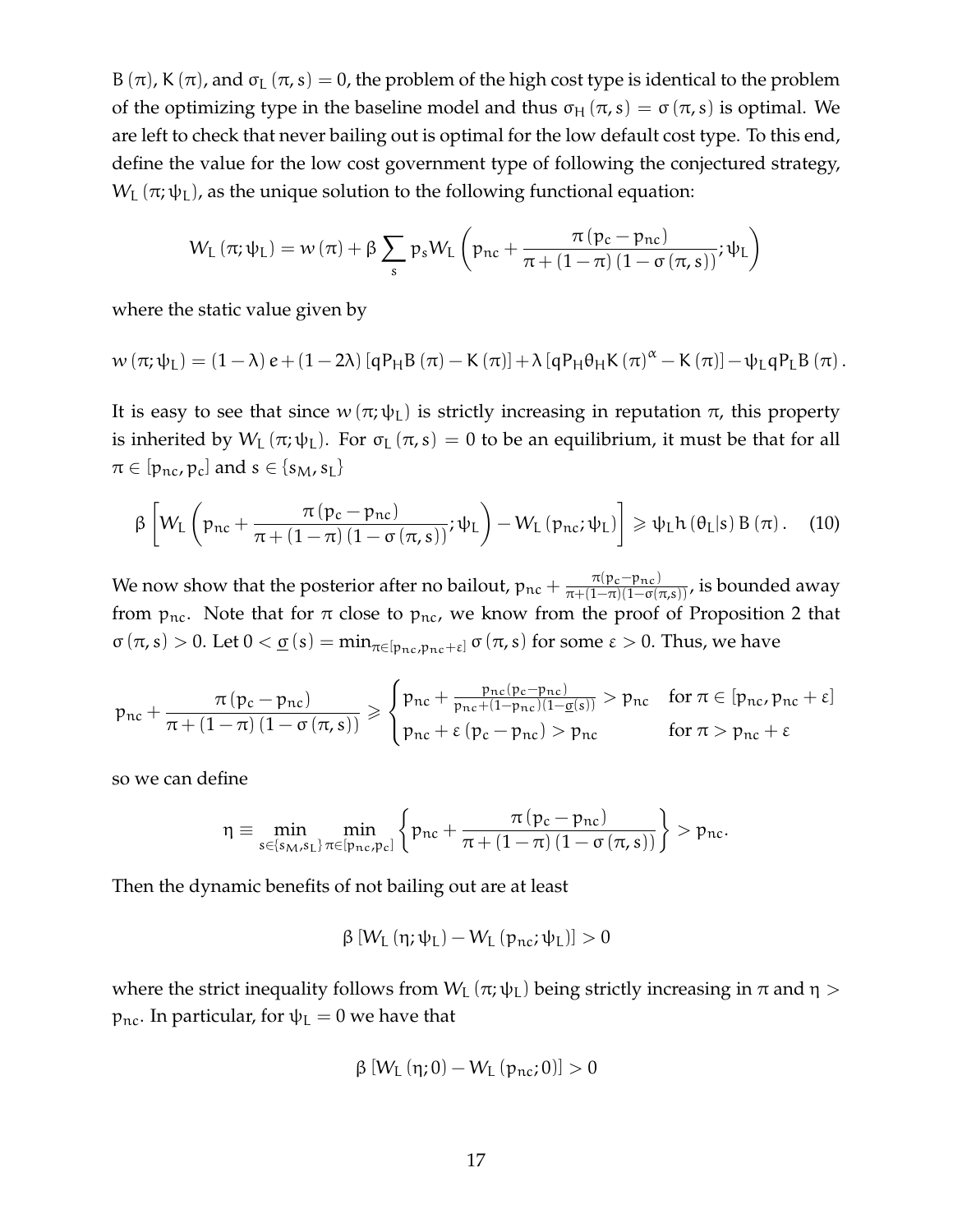so condition [\(10\)](#page-16-0) holds for  $\psi_L = 0$ . Thus, by continuity, there exists  $\bar{\psi}_L > 0$  such that for all  $\psi_{\rm L}\leqslant\bar{\psi}_{\rm L}$  condition [\(10\)](#page-16-0) holds and so it is optimal for the low default cost government to follow a strategy of never bailing out. Q.E.D.

The proposition implies that any equilibrium outcome in the model with a behavioral commitment type is an equilibrium outcome in this model with payoff types.

#### <span id="page-17-0"></span>**B.5 Arbitrary Distributions and Recovery Rates**

We now argue that Proposition 1 hold in more general environments with more general distributions and recovery rates. We allow both  $s$ ,  $\theta$  to be drawn from continuous distributions P (s) and H  $(\theta \mid s)$  respectively. We generalize the social cost function to allow for any increasing function  $C(\cdot)$ . Finally, in the event of default, we assume that lenders and borrowers can renegotiate the contract so that borrowers make a partial repayment to the lenders and avoid the default cost. Let

$$
\Delta(B, K, s) = \int \mathbb{I}_{\{B > \theta K^{\alpha}\}} dH(\theta|s),
$$
  

$$
\tilde{\Delta}(B, K, s) = \int \theta K^{\alpha} \mathbb{I}_{\{B > \theta K^{\alpha}\}} dH(\theta|s)
$$

where  $\tilde{\Delta}(B, s)$  denotes the maximal transfer that can be extracted from the borrower such that it is indifferent between defaulting and not.

The static value of bailing out is

$$
\omega^{\text{bailout}}\left(B, K, s\right) = \lambda \int \max\left\{\theta K^{\alpha} - B, 0\right\} dH\left(\theta | s\right) + (1 - \lambda) \left[\left(1 - \Delta\left(B, K, s\right)\right) B + \tilde{\Delta}\left(B, s\right)\right]
$$

and the static value of not bailing out (and allowing default) is

$$
\omega^{\text{no-bailout}}(B, K, s) = \lambda \int \max \{ \theta K^{\alpha} - B, 0 \} dH(\theta|s) + (1 - \lambda) \left[ (1 - \Delta(B, K, s)) B + \tilde{\Delta}(B, K, s) \right] - C \left( \Delta(B, K, s) B \right).
$$

Note that even absent a bailout, since private agents can re-negotiate contracts, lenders will extract  $\tilde{\Delta}$  (B, K, s) from borrowers who default. Given this the pricing schedule for debt is

$$
Q(b,k|\pi,B,K) = q \left\{ \int (1 - \Delta(b,k,s)) dP(s) + \int \tilde{\Delta}(b,k,s) dP(s) \right\} + q \left\{ (1 - \pi) \int \sigma(\pi,B,K,s) [\Delta(B,K,s) B - \tilde{\Delta}(B,K,s)] dP(s) \right\}.
$$
 (11)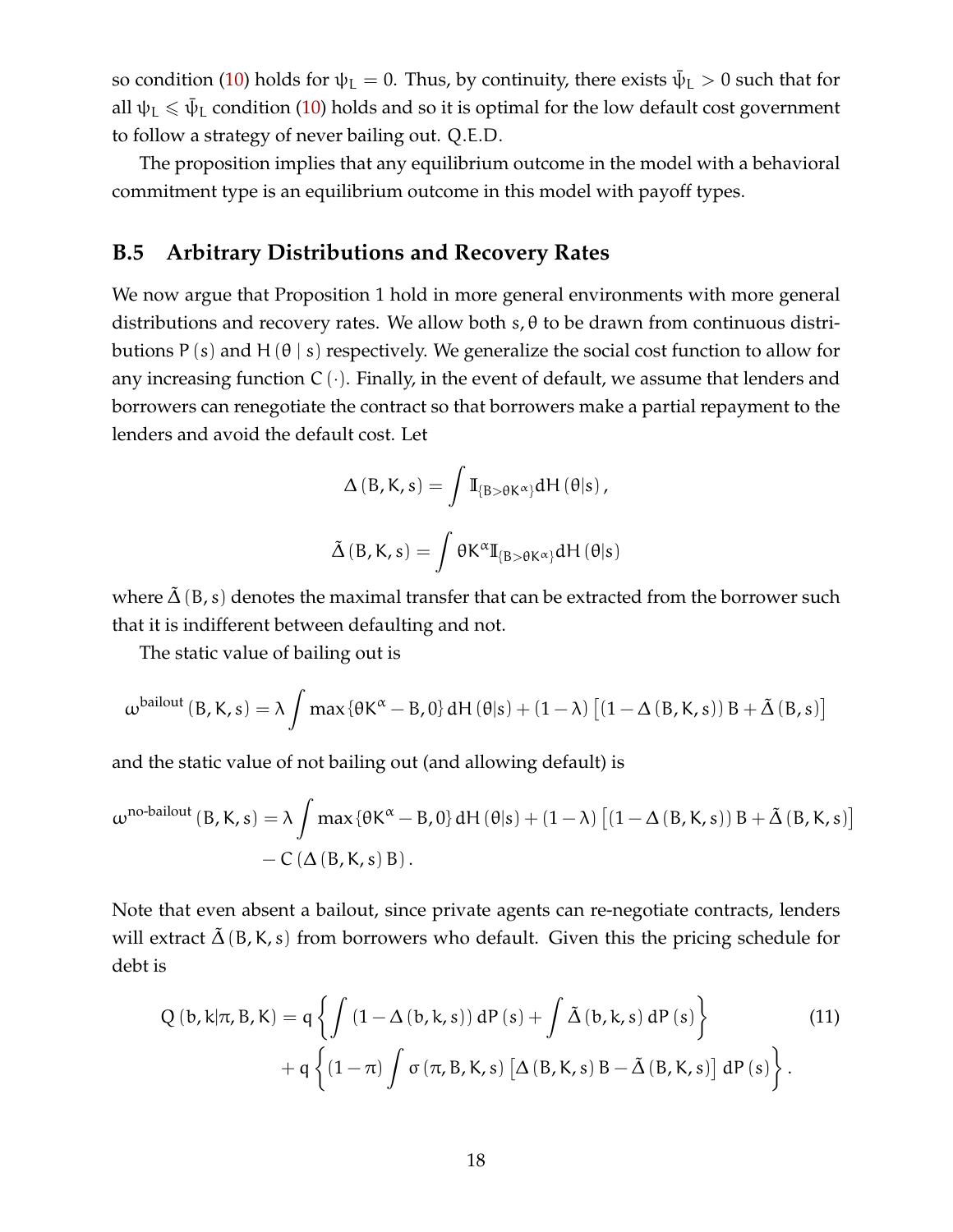Given that private contracts can be renegotiated, lenders receive at least  $\tilde{\Delta}$  (B, K, s) in the event of default. The expression on the second line denotes the additional transfer received in the event of a bailout. From Lemma 1, the problem for the borrower in period 1 is

$$
\max_{b,k} \int \int \max \{ \theta k^{\alpha} - b, 0 \} dH(\theta|s) dP(s)
$$
 (12)

subject to

 $K \leq Q$  (b, k| $\pi$ , B, K) b.

Define  $\Theta^s_+$  (B, K) = { $\theta$  :  $\theta$ K<sup> $\alpha$ </sup> – B  $\geq$  0}. The following Lemma characterizes the private outcome in the stage game given the bailout policy σ if the distribution for θ is continuous:

**Lemma 1.** *Given* π *and a bailout policy* σ*,* (B,K, Q) *is a symmetric equilibrium outcome if*

$$
K=(QB)^{\alpha},
$$

$$
\int_{s}\int_{\theta\in\Theta_{+}^{s}(B,K)}\alpha\theta\left(QB\right)^{\alpha-1}\left(Q+Q'B\right)dH\left(\theta\mid s\right)dP\left(s\right)-1=0,
$$

*and*  $Q = Q(B, K | \pi, B, K)$  *where* 

$$
Q' = \left. \frac{dQ(b, k | \pi, B, K)}{db} \right|_{(b,k)=(B,K)}.
$$

We show that both the existence and characterization results hold in this environment if the private equilibrium of the stage game satisfies the following condition:

**Assumption 1.** For any bailout policy  $\sigma(\pi, B, K, s)$  which decreasing in  $\pi$  for all  $(B, K, s)$ , the *private equilibrium outcome is such that* B (π) *is a decreasing function.*

The assumption requires the debt issued to be decreasing in  $\pi$  which implies that the equilibrium default probabilities in each state s, to be decreasing in  $\pi$ . In general, as  $\pi$ decreases there are two effects on the equilibrium price of debt Q. First, since the probability of a bail out is higher, Q increases. However, the resulting increase in borrowing increases the probability of default which might lower Q. The assumption requires the first force to dominate so that in equilibrium the price of issuing debt decreases and thus the debt issued increases. It is easy to see that the example described in the previous section satisfies this assumption. Under this Assumption, the steps in Proposition 1 go through unchanged.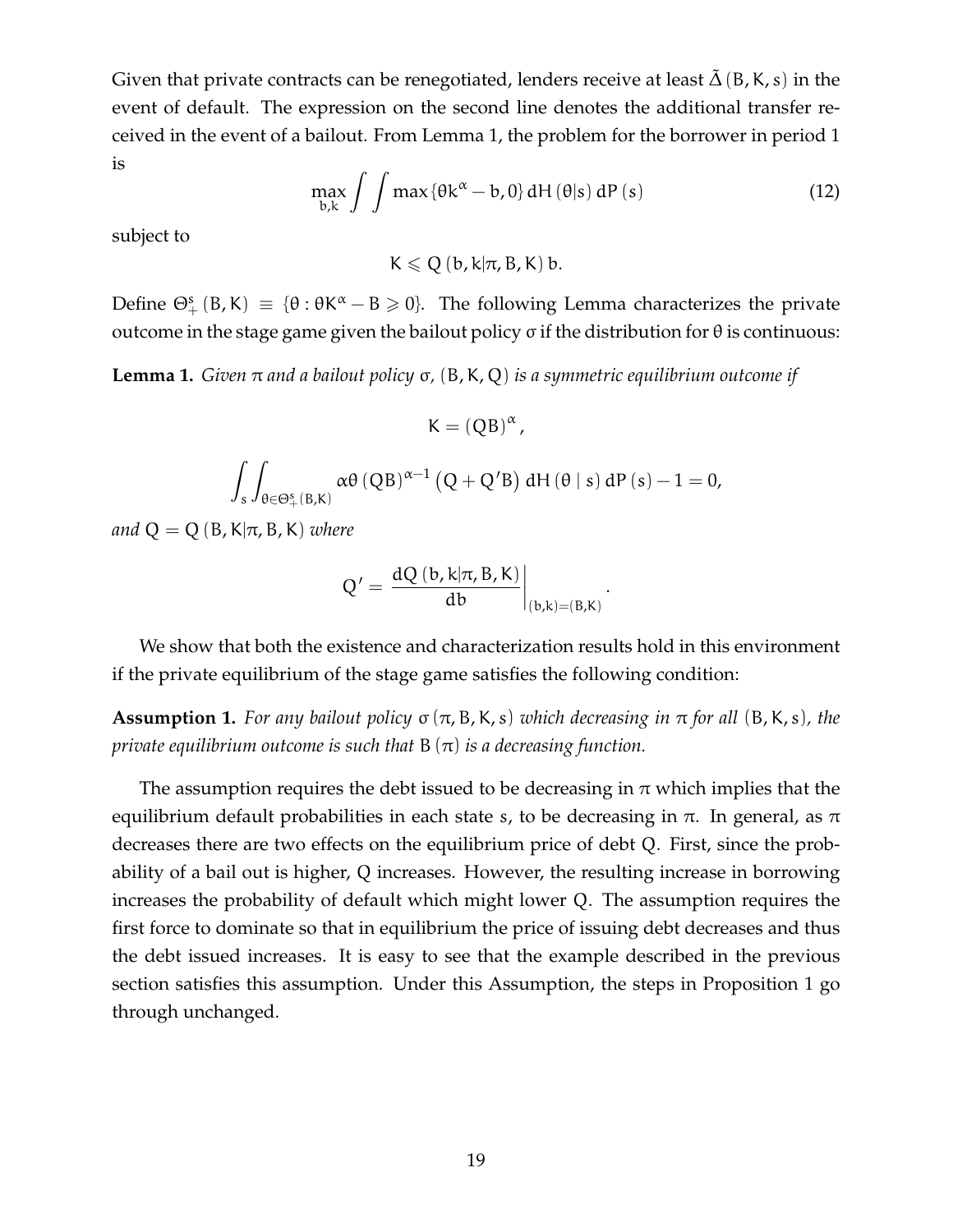#### <span id="page-19-0"></span>**B.6 Persistent Shocks: Contagion and Shock Sensitivity**

In the model with iid shocks, there is no heterogeneity among borrowers at the beginning of any period. As a result the model cannot generate the contagion effects described in the introduction. By the contagion effect, we mean the increase in the price of debt for a country not directly affected by an adverse fundamental shock. Moreover, since the price of debt depends only on  $\pi$  and not the state, it is not possible to generate the differential effect of reputation on the sensitivity of prices to fundamentals unless we introduce multiple types of borrowers. To show that our framework can generate such features we extend the baseline model to allow for persistent of aggregate and idiosyncratic states. As a result, the distribution functions of idiosyncratic and aggregate shocks are now h  $(\theta'|s', s, \theta)$ and  $P(s'|s)$ .

Let's consider our simple example. To simplify the algebra we assume that the government cares only about the borrowers ( $\lambda = 0$ ). The aggregate state s follows a Markov chain

$$
P(s'|s) = \left[\begin{array}{cc} p_{HH} & p_{HM} & p_{HL} \\ p_{MH} & p_{MM} & p_{ML} \\ p_{LH} & p_{LM} & p_{LL} \end{array}\right].
$$

As before, in state  $s_H$ , all borrowers draw  $\theta_H$  and in state  $s_L$  all borrowers draw  $\theta_L$ , i.e. h  $(\theta_H|s_H, \theta) = 1$  and h  $(\theta_L|s_L, \theta) = 1$  for all  $\theta$ . We assume that in the medium state, a fraction  $\mu$  of borrowers have the low output  $\theta_{\text{I}}$  and

$$
h(\theta_L|s = s_M, s_- = s_M, \theta_- = \theta_L) = \rho_L
$$
  

$$
h(\theta_L|s = s_M, s_- = s_M, \theta_- = \theta_H) = \rho_H
$$

with  $\rho_L \mu + \rho_H (1 - \mu) = \mu$ . Thus, the productivity shock is persistent in the medium state.

Let  $z_=(s_-, \theta_-)$ ,  $z=(s, \theta)$  and  $\gamma(z_-)$  denote the fraction of type  $z_-\$ . Next, let P<sub>H</sub> ( $z_-\$ ) and  $P_{I}$  ( $z_{-}$ ) be probabilities of a high and low idiosyncratic endowment respectively, conditional on history **z**−. Therefore,

$$
\begin{aligned} P_{H}\left(\mathbf{z}_{-}\right) &= p_{s_{-}H} + p_{s_{-}M}\left[\mathbb{I}_{s_{-}=s_{M}}\left(1-\rho_{\theta_{-}}\right)+\left(1-\mathbb{I}_{s_{-}=s_{M}}\right)\left(1-\mu\right)\right], \\ P_{L}\left(\mathbf{z}_{-}\right) &= p_{s_{-}L} + p_{s_{-}M}\left[\mathbb{I}_{s_{-}=s_{M}}\rho_{\theta_{-}}+\left(1-\mathbb{I}_{s_{-}=s_{M}}\right)\mu\right]. \end{aligned}
$$

Next, define

$$
\bar{\gamma}\left(\mathbf{z}_{-}\right)\equiv\frac{p_{s\!-\!L}\left(1-\pi\right)\sigma\left(\pi,s_{-},s_{L}\right)+p_{s\!-\!M}p_{s\!-\!M}\left[\mathbb{I}_{s\!-\!s_{M}}\rho_{\theta_{-}}+\left(1-\mathbb{I}_{s\!-\!s_{M}}\right)\mu\right]\left(1-\pi\right)\sigma\left(\pi,s_{-},s_{M}\right)}{P_{L}\left(\mathbf{z}_{-}\right)}
$$

to be the probability that an individual borrower with history **z**− will be bailed out con-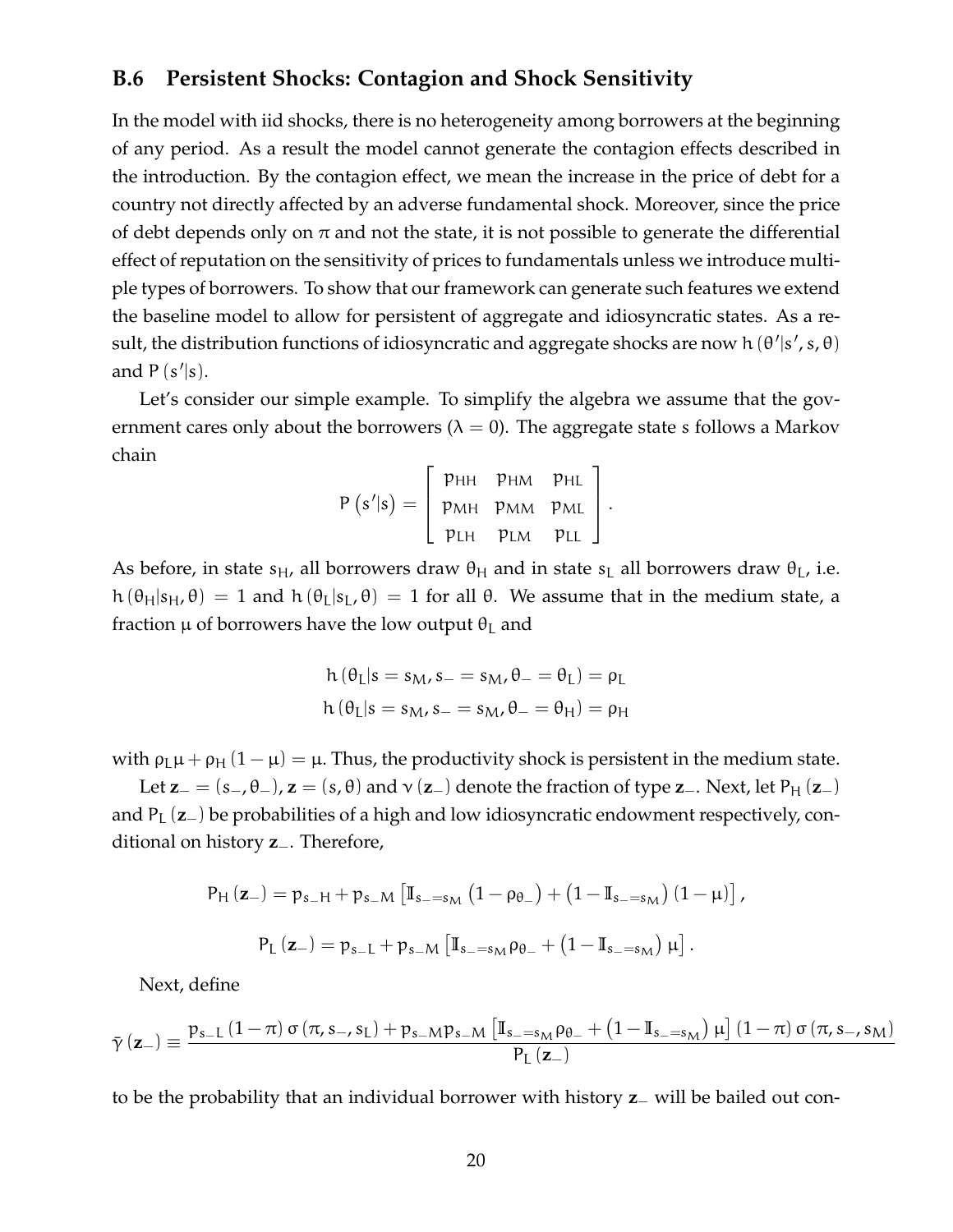ditional on drawing  $\theta_L$ . As in the i.i.d case this serves as a useful sufficient statistic to characterize private decisions. The price of debt in this environment is

$$
Q\left(\mathbf{z}_{-},\bar{\boldsymbol{\gamma}}\right)=qP_{H}\left(\mathbf{z}_{-}\right)+qP_{L}\left(\mathbf{z}_{-}\right)\bar{\boldsymbol{\gamma}}\left(\mathbf{z}_{-}\right)
$$

and the optimal debt level **B** ( $z_$ –,  $\bar{\gamma}$ ) is given by

$$
\mathbb{B}\left(\mathbf{z}_{-},\bar{\gamma}\right) = \left(\alpha\theta_{\mathsf{H}}\right)^{\frac{1}{1-\alpha}}\mathbb{Q}\left(\mathbf{z}_{-},\bar{\gamma}\right)^{\frac{\alpha}{1-\alpha}}.\tag{13}
$$

Define the  $\bar{\mathbb{B}}$  (s<sub>−</sub>,  $\bar{\gamma}$ ) to be aggregate level of debt where

$$
\begin{aligned}\n\bar{\mathbb{B}}\left(s_{\mathrm{L}},\bar{\gamma}\right) &\equiv \mathbb{B}\left(\left(s_{\mathrm{L}},\theta_{\mathrm{H}}\right),\bar{\gamma}\right) = \mathbb{B}\left(\left(s_{\mathrm{L}},\theta_{\mathrm{L}}\right),\bar{\gamma}\right), \\
\bar{\mathbb{B}}\left(s_{\mathrm{M}},\bar{\gamma}\right) &\equiv \mu \mathbb{B}\left(\left(s_{\mathrm{M}},\theta_{\mathrm{L}}\right),\bar{\gamma}\right) + \left(1-\mu\right) \mathbb{B}\left(\left(s_{\mathrm{M}},\theta_{\mathrm{H}}\right),\bar{\gamma}\right), \\
\bar{\mathbb{B}}\left(s_{\mathrm{H}},\bar{\gamma}\right) &\equiv \mathbb{B}\left(\left(s_{\mathrm{H}},\theta_{\mathrm{H}}\right),\bar{\gamma}\right) = \mathbb{B}\left(\left(s_{\mathrm{H}},\theta_{\mathrm{L}}\right),\bar{\gamma}\right).\n\end{aligned}
$$

Next, we characterize a set of continuous monotone equilibria for the economy for an arbitrary transition matrix P and provide sufficient conditions so that the characterization results for the iid case extend to this more general environment. Assumption [2](#page-20-0) is the analog for Assumption 1 in the text for the case with persistent endowments.

<span id="page-20-0"></span>**Assumption 2.** *Let*  $C(x) = \psi x$ *. Define*  $W^{R}(s, \bar{\gamma})$  as be the solution to

$$
W^{R}\left(s_{-},\bar{\gamma}\right)=e-\sum_{\theta}\nu\left(s_{-},\theta\right)\left[\bar{\gamma}\left(s_{-},\theta\right)+\psi\left(1-\bar{\gamma}\left(s_{-},\theta\right)\right)\right]qP_{L}\left(s_{-},\theta\right)\mathbb{B}\left(\left(s_{-},\theta\right),\bar{\gamma}\left(s_{-},\theta\right)\right)\n+ \beta\sum_{s}p_{s_{-}s}W^{R}\left(s,\bar{\gamma}\right)
$$

*Assume that*

<span id="page-20-1"></span>
$$
\psi \bar{\mathbb{B}}\left(s_{-},0\right) > \beta \left[W^{R}\left(s,0\right) - W^{R}\left(s,1\right)\right] \text{ for all } s \tag{14}
$$

*and*

<span id="page-20-2"></span>
$$
\mathbf{A}^{-1} \cdot \mathbf{x} > \mathbf{G} \tag{15}
$$

*where*

$$
\mathbf{A} = \begin{bmatrix} 1 - p_{LL} & p_{LM} & p_{LH} \\ p_{ML} & 1 - p_{MM} & p_{MH} \\ p_{HL} & p_{HM} & 1 - p_{HH} \end{bmatrix},
$$

$$
\mathbf{x} = \begin{bmatrix} q(p_{LM}\mu + p_{LL}) \mathbf{B}(s_L, 1) \\ q(p_{MM}\mu + p_{LL}) \mathbf{B}((s_M, \theta_L), 1) + q\mu(p_{MM}\rho_H + p_{ML}) \mathbf{B}((s_M, \theta_H), 1) \\ q(p_{HM}\mu + p_{HL}) \mathbf{B}(s_H, 1) \end{bmatrix}
$$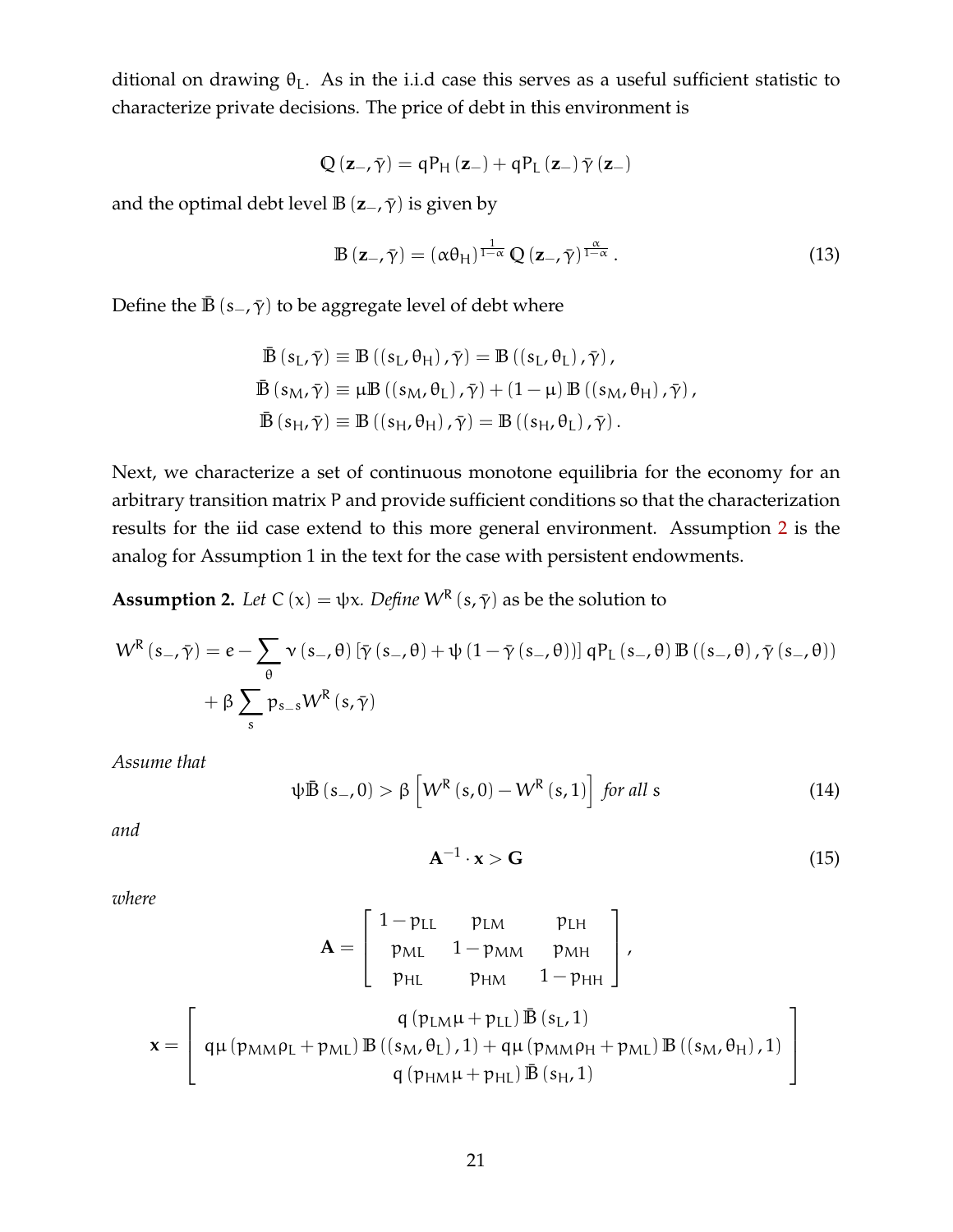*and*

$$
\mathbf{G} = \left[ \begin{array}{c} \psi \mu \bar{\mathbb{B}} \left( s_L, 0 \right) \\ \psi \left[ \mu \rho_L \mathbb{B} \left( \left( s_M, \theta_L \right), 1 \right) + \left( 1 - \mu \right) \rho_H \mathbb{B} \left( \left( s_M, \theta_H \right), 1 \right) \right] \\ \psi \mu \bar{\mathbb{B}} \left( s_H, 0 \right) \end{array} \right].
$$

**Proposition 1.** For an arbitrary transition matrix P, if  $p_{nc}$  is sufficiently small, there exists *a* continuous monotone equilibrium in which B(s<sub>−</sub>, π) : S × [0, 1]  $\rightarrow \mathbb{R}$  is decreasing in π, σ (s−, π, s) : S × [0, 1] × S → [0, 1] *is decreasing in* π*,* W (s−, π) : S × [0, 1] → **R** *is increasing in*  $\pi$ , Q (s<sub>−</sub>, $\pi$ ) : S × [0, 1]  $\rightarrow \mathbb{R}$  *is decreasing in*  $\pi$  *for all* s<sub>−</sub>*, and* 

$$
W(s_L, \pi) < W(s_M, \pi) < W(s_H, \pi).
$$

*Furthermore, under Assumption [2,](#page-20-0) if*  $p_c \rightarrow 1$  *and*  $p_{nc} \rightarrow 0$  *then it must be that:* 

- It is optimal to bailout with probability one in a severe recession,  $\sigma(s_-, \pi, s_L) = 1$  for all  $\pi$ *and* s<sub>−</sub>*.*
- It is optimal to mix in a mild recession for some values of π for all s<sup>−</sup>.

*Proof.* The proof of the first part is identical to the i.i.d case. To see the second, we first show that under condition [\(14\)](#page-20-1) in Assumption [2](#page-20-0) we have  $\sigma(\pi, s_-, s_1) = 1$  for all  $(\pi, s_-)$ . To this end, note that in any equilibrium  $\mathbb{B}(\mathbf{z}_-, \bar{\gamma}) \geq \mathbb{B}(\mathbf{z}_-, 0)$ . Moreover, note that the dynamic gains from bailing out, W (s, p<sub>c</sub>) – W (s, p<sub>nc</sub>), are bounded by  $W^\mathsf{R}$  (s, 0) –  $W^{\mathsf{R}}\left( \mathsf{s},1 \right)$  in that

$$
W(s, p_c) - W(s, p_{nc}) \leqslant W^R(s, 0) - W^R(s, 1)
$$

because  $\mathsf{W}^{\mathsf{R}}\left( s,0\right)\geqslant \mathsf{W}\left( s,\mathsf{p}_{\mathsf{c}}\right)$  , and  $\mathsf{W}\left( s,\mathsf{p}_{\mathsf{nc}}\right)\geqslant \mathsf{W}^{\mathsf{R}}\left( s,1\right)$ . Hence we have that

$$
\psi B\left(s_{-},\pi\right) \geqslant \psi \bar{B}\left(s_{-},0\right) > \beta \left[W^{R}\left(s,0\right) - W^{R}\left(s,1\right)\right] \geqslant \beta \left[W\left(s,p_{c}\right) - W\left(s,p_{nc}\right)\right]
$$

and so it is optimal to bail out with probability one if  $s = s<sub>L</sub>$ .

Next we show that it is optimal to mix in a mild recession under assumption [\(15\)](#page-20-2). Suppose by way of contradiction that  $\sigma(\pi, s_-, s_M) = 1$  for all  $\pi$ . Under the assumption that the government type is absorbing, the value for the optimizing type in state s for  $\pi = 1$  is

$$
W(s,1) = qp_{sH} [0 + \beta W(s_{H}, 1)] + qp_{sM} [0 + \beta W(s_{M}, 0)] + qp_{L} [0 + \beta W(s_{L}, 0)].
$$

For  $\pi = 0$ , since  $\bar{\gamma}(0) = 1$  we have for  $s = \{s_H, s_L\}$ 

$$
W(s,0) = -q (p_{sM}\mu + p_{sL}) \bar{B}(s,1) + qp_{sH}\beta W(s_H,0)
$$

$$
+ qp_{sM}\beta W(s_M,0) + qp_{sL}\beta W(s_L,0)
$$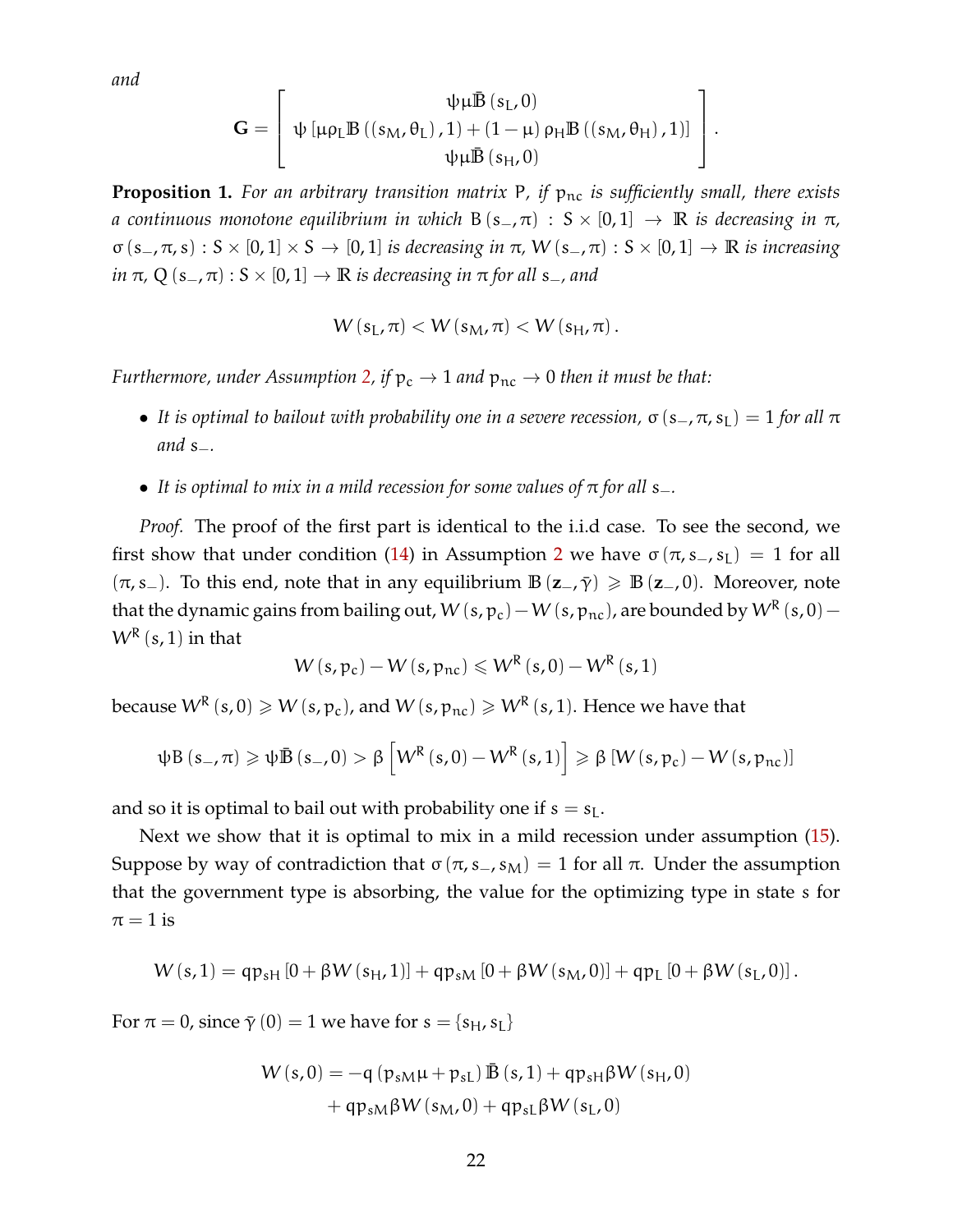and for  $s = s_M$ 

$$
W(s_{M},0) = -q\mu (p_{MM}\rho_{L} + p_{ML}) B ((s_{M},\theta_{L}),1) - q (1 - \mu) (p_{MM}\rho_{H} + p_{ML}) B ((s_{M},\theta_{H}),1) + qp_{MH}\beta W(s_{H},0) + qp_{MM}\beta W(s_{M},0) + qp_{ML}\beta W(s_{L},0)
$$

and so  $W(p_c) - W(p_{nc}) = W(1) - W(0)$  equals

$$
W\left(s,1\right)-W\left(s,0\right)=x_{s}+q\beta\sum_{s'}p_{ss'}\left[W\left(s',1\right)-W\left(s',0\right)\right]
$$

for some constant  $x_s$ . Hence we can write

 $A \cdot W = x$ 

where

$$
\mathbf{A} = \begin{bmatrix} 1 - p_{LL} & p_{LM} & p_{LH} \\ p_{ML} & 1 - p_{MM} & p_{MH} \\ p_{HL} & p_{HM} & 1 - p_{HH} \end{bmatrix}
$$

$$
\mathbf{W} = \begin{bmatrix} W(s_L, 1) - W(s_L, 0) \\ W(s_M, 1) - W(s_M, 0) \\ W(s_H, 1) - W(s_H, 0) \end{bmatrix}
$$

and

$$
\mathbf{x} = \left[ \begin{array}{c} q\left(p_{LM}\mu + p_{LL}\right)\bar{\mathbb{B}}\left(s_L, 1\right) \\ q\mu\left(p_{MM}\rho_L + p_{ML}\right)\mathbb{B}\left(\left(s_M, \theta_L\right), 1\right) + q\mu\left(p_{MM}\rho_H + p_{ML}\right)\mathbb{B}\left(\left(s_M, \theta_H\right), 1\right) \\ q\left(p_{HM}\mu + p_{HL}\right)\bar{\mathbb{B}}\left(s_H, 1\right) \end{array} \right]
$$

and so

$$
\mathbf{W} = \mathbf{A}^{-1} \cdot \mathbf{x}.
$$

The static gains of bailing out in a mild recession if  $\pi = 1$  is given by

$$
\mathbf{G}=\left[\begin{array}{c} \psi \mu \bar{\mathbb{B}}\left(s_{L}, 0\right) \\ \psi \left[\mu \rho_{L} \mathbb{B}\left(\left(s_{M}, \theta_{L}\right), 1\right)+\left(1-\mu\right) \rho_{H} \mathbb{B}\left(\left(s_{M}, \theta_{H}\right), 1\right)\right] \\ \psi \mu \bar{\mathbb{B}}\left(s_{H}, 0\right) \end{array}\right]
$$

.

For the contradiction hypothesis to be valid, it must then be that even for  $\pi = 1$  the government prefers not to incur the default costs, or

$$
G\geqslant A^{-1}\cdot x
$$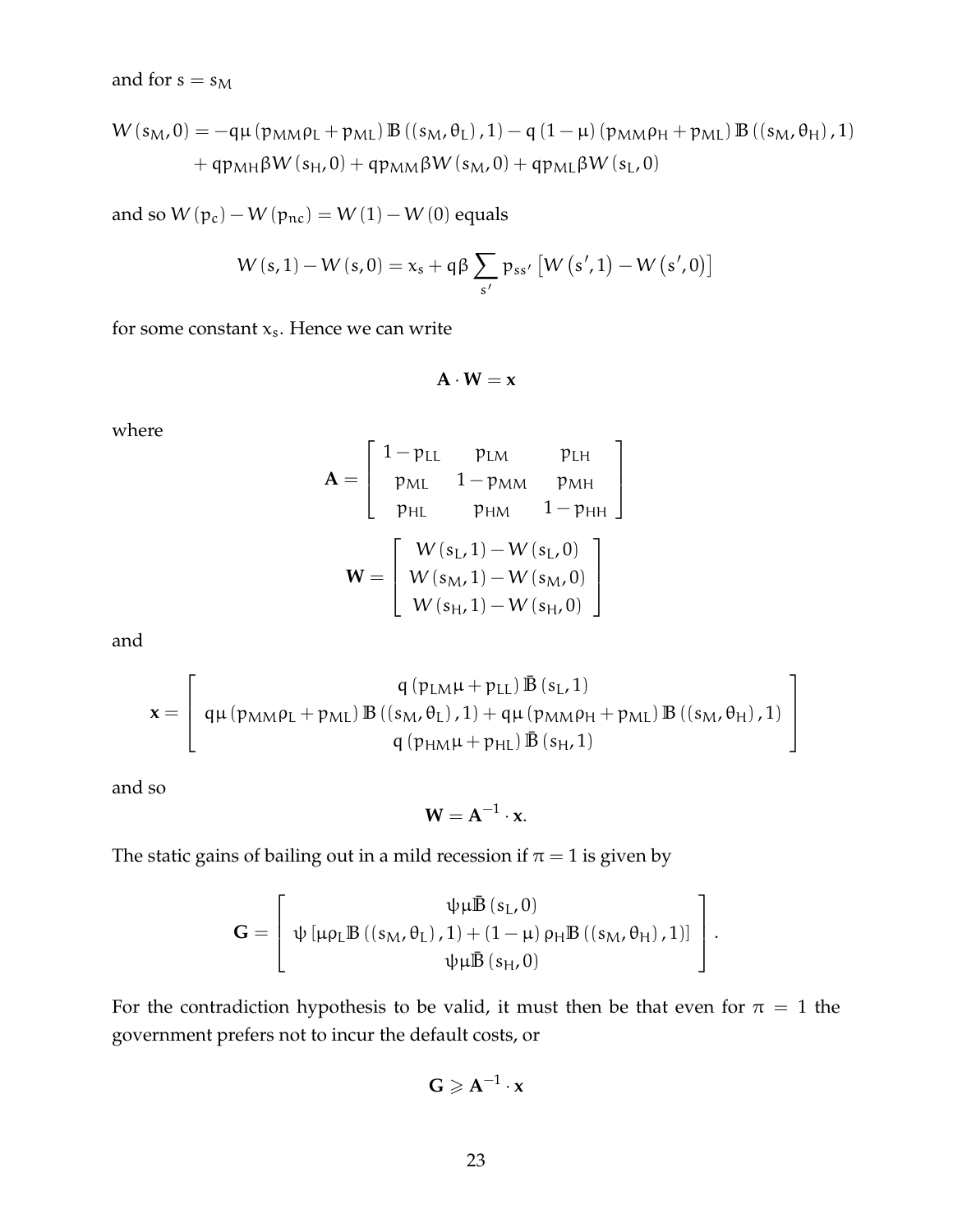which contradicts in Assumption [2.](#page-20-0) Hence it must be that  $\sigma(\pi, s_-, s_M) = 1 < 1$  for some π.

We are now left to show that we cannot have that  $\sigma(\pi, s_-, s_M) = 0$  for all π. Suppose by way of contradiction this is indeed the case. In particular, we have that  $\sigma(0, s_-, s_M) = 0$ . Hence, it must be that

$$
\bar{\gamma}\left(\mathbf{z}_{-}\right)=\frac{p_{L}\left(1-\pi\right)\sigma\left(\pi,s_{L}\right)+p_{M}\mu\left(1-\pi\right)\sigma\left(\pi,s_{M}\right)}{P_{L}\left(\mathbf{z}_{-}\right)}=\frac{p_{s_{-}L}\left(1-\pi\right)}{P_{L}\left(\mathbf{z}_{-}\right)}.
$$

The posterior after no-bailout (if  $\pi = 0$ ), is

$$
\pi'=p_{nc}+\pi\left(p_c-p_{nc}\right)=p_{nc}
$$

since a no-bailout is expected under the contradiction hypothesis, and for  $s_$  ∈ { $s<sub>H</sub>$ ,  $s<sub>L</sub>$ }

$$
\mu \bar{\mathbb{B}}\left(s_-, \bar{\gamma}\right) \leqslant \beta \left[W\left(s, p_{nc}\right) - W\left(s, p_{nc}\right)\right].
$$

This is a contradiction since

$$
0<\mu\bar{\mathbb{B}}\left(s_-,\bar{\gamma}\right)\leqslant\beta\left[W\left(s,p_{nc}\right)-W\left(s,p_{nc}\right)\right]=0.
$$

Hence, we cannot have that  $\sigma(\pi, s_-, s_M) = 0$  for all  $\pi$ . Therefore, there is mixing for some interval of  $\pi$ . A similar argument holds for s<sub>−</sub> = s<sub>M</sub>. Q.E.D.

Thus, a continuous monotone equilibrium exists when shocks are persistent and the economy displays similar dynamics to the i.i.d case. We now show that the introduction of persistence can generate the contagion effects described previously. In the i.i.d case, there is only a single type of borrower in each period. However, with persistent shocks, if s<sub>−</sub> = s<sub>M</sub>, then in the following period there are two types of borrowers: (s<sub>M</sub>,  $\theta_L$ ) and  $(s_M, \theta_H)$ . If there is no bail out and a subsequent rise in reputation, the interest rates faced by both types rise due to the presence of a common government. This provides an explanation as to why the CDS spreads for Italy rose after the perceived recovery rates for Greek bonds declined. The announcement that private creditors were expected to receive haircuts on Greek bonds signaled that EU countries were less likely to receive the benefit of a full bail out in case of default in the future. As a result, the cost of borrowing for other countries that might have been considered at risk of default rose as well.

**Proposition 2.** *(Contagion) If the reputation of the government increases after observing no bail out in state*  $s_M$ , then the price of debt for types  $(s_M, \theta_H)$  decreases.

The proofs follows from the observation that the pricing function Q depends positively on  $\pi$ .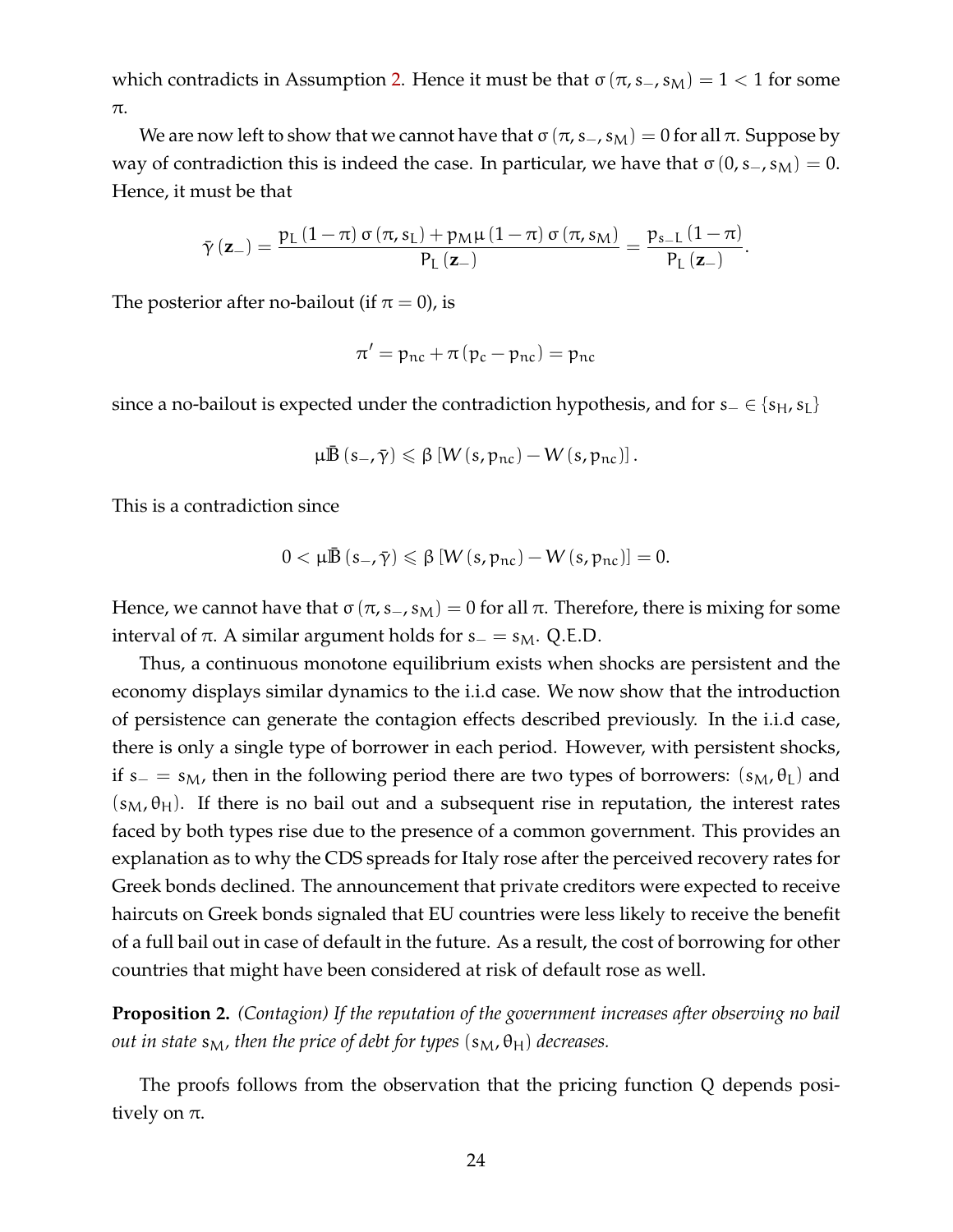We next show that this model is capable of generating higher sensitivity to fundamentals when reputation is high.

**Proposition 3.** *(Sensitivity) For any* s<sub>−</sub>*, the difference in the price of debt for a*  $\theta$ <sub>−</sub> =  $\theta$ <sub>H</sub> *borrower and a*  $θ_ = θ_$  *borrower is increasing in the reputation of the government. That is,*  $Q((s_-, \theta_{H-}), \pi) - Q((s_-, \theta_{L-}), \pi)$  *is increasing in*  $\pi$ *. Similarly, for any*  $\theta_-,$  *the differences*  $Q((s_H,\theta_-),\pi)-Q((s_M,\theta_-),\pi)$  and  $Q((s_M,\theta_-),\pi)-Q((s_L,\theta_-),\pi)$  are increasing in  $\pi$  for π *large enough.*

Debt prices (and debt issuances) are less responsive to the state s<sub>−</sub> when the prior is low. That is, if the probability of facing the optimizing type is low then lenders are less worried about the state of the world since they expect to get bailed out with high probability and therefore, debt prices are not sensitive to the state. These effects are illustrated in Figure [1.](#page-25-0) As the fourth plot illustrates, the difference between the price of debt across the different states is increasing in  $\pi$ . At  $\pi = 0$ , the prices are identical and equal to the risk-free rate since lenders expect to be bailed out with probability one. At  $\pi = 1$ , prices are driven exclusively by the probability of default and since the states are persistent, the difference in prices is large.

#### <span id="page-24-0"></span>**B.7 Learning Model**

We can simplify the analysis by noting that since  $\sigma_2 = 1$ , the price in the secondary market simplifies to

$$
q_2 = Q_2\left(\pi, B, s, \epsilon | \sigma\right) = \begin{cases} \left(1 - \mu\right) + \mu\left(1 - \pi\right)\sigma_1\left(\pi, B, q_2\right) + \epsilon & s = s_H \\ \left(1 - \pi\right)\left[\left(1 - \mu\right) + \mu\sigma_1\left(\pi, B, q_2\right)\right] + \epsilon & s = s_L \end{cases}
$$

It follows that if  $Q_2(\pi, s_H, \varepsilon_H) = Q_2(\pi, s_L, \varepsilon_L)$  then

$$
\epsilon_L = \epsilon_H + (1 - \mu)\,\pi.
$$

If we assume that supp (g) =  $(-\infty, +\infty)$  we can then make a change of variable and express all the equilibrium objects as a function of the realization of  $\varepsilon$  in state  $s_H$ . Define

<span id="page-24-1"></span>
$$
F(\pi) \equiv \int \sigma_1(\pi, \varepsilon) \left[ p(s_H) g(\varepsilon) + p(s_L) g(\varepsilon + (1 - \mu) \pi) \right] d\varepsilon \tag{16}
$$

.

to be ex-ante probability of a bailout in the first stage of the sub-period two given prior  $\pi$ . Then, the price of issuing debt in the first sub-period is

$$
Q(\pi) = q [p (s_H) (1 - \mu) + p (s_L) (1 - \mu) (1 - \pi) + \mu (1 - \pi) F(\pi)]
$$
 (17)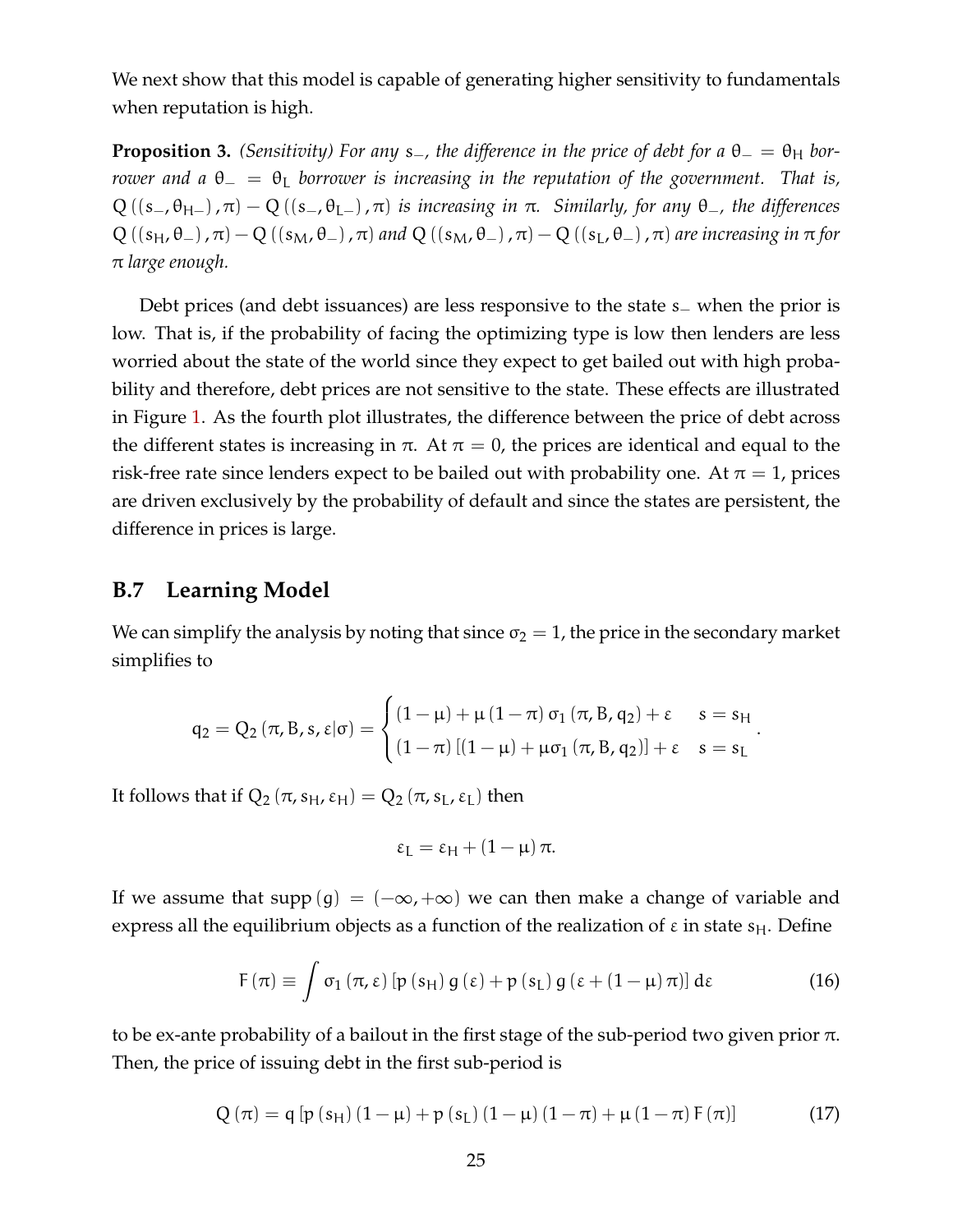

#### <span id="page-25-0"></span>Figure 1: Equilibrium objects for computed discrete example with persistent shocks